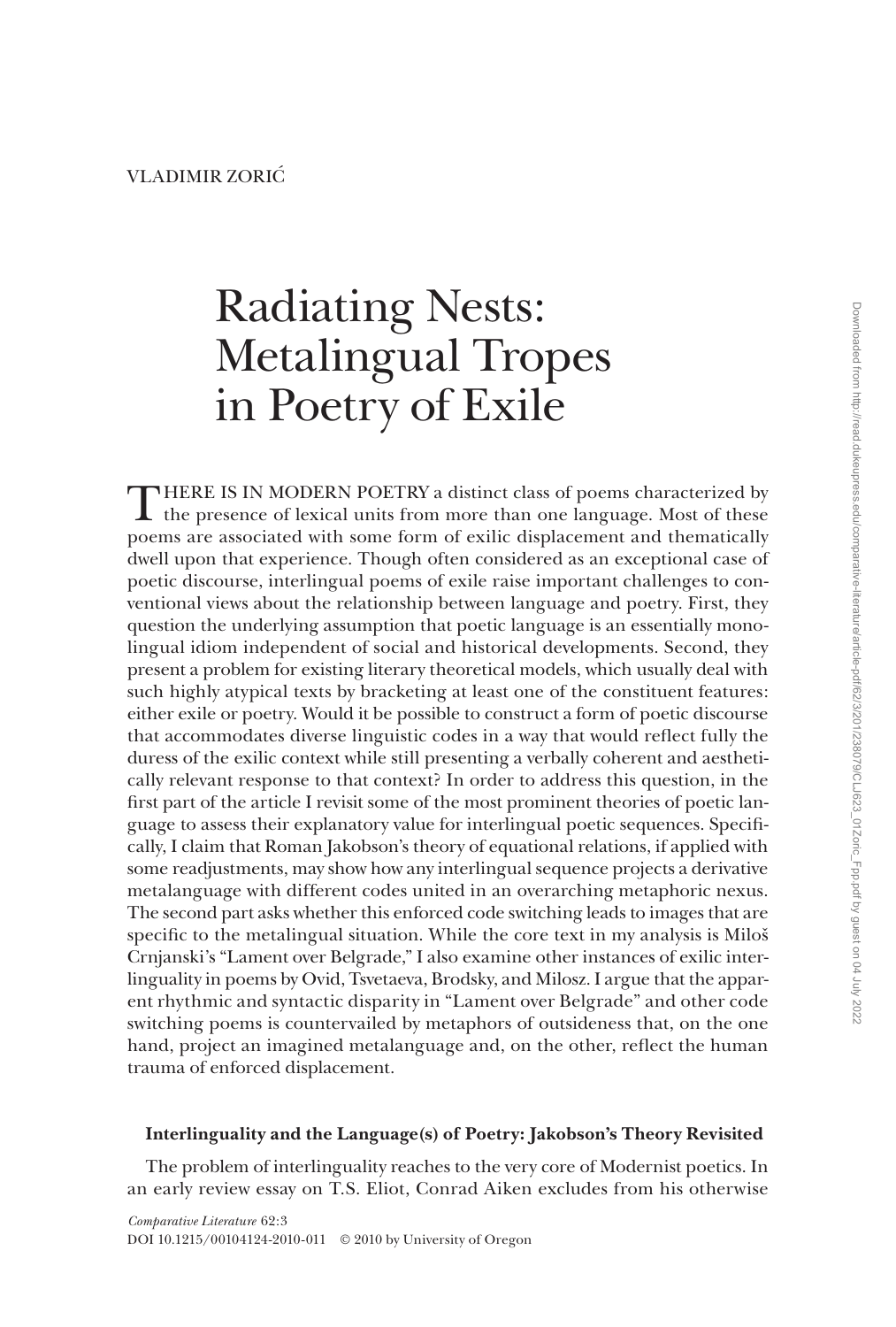favorable appraisal of *The Waste Land* all verses written in languages other than English: "We could dispense with the French, Italian, Latin, and Hindu phrases they are irritating. But when our reservations have all been made, we accept *The Waste Land* as one of the most moving and original poems of our time" (202). In Aiken's view, the expatriate poet's shifts from one language to another do not contribute in any sense to the overarching impression of the fragmentariness of modern life and classical tradition. These shifts are therefore hardly more than irrelevant and idiosyncratic clutter in Eliot's poetic texture. However, depending on the interpretative standpoint, Eliot's linguistic medley may have different implications. For the striking thing about Aiken's statement is that in dismissing interlinguality he denounces the very same "kaleidoscopic confusion" that he praises on the level of the poem as a whole (201).

That Aiken found polyglot verses in Eliot's poem so irksome is all the more surprising given that the most influential poetical and intellectual programs of the twentieth century decisively favored linguistic diversity. In "A New Type of Intellectual: The Dissident," Julia Kristeva argues for the emancipating value of exile and specifies language as one of the key symbolic fields that have to be estranged: "How can one avoid sinking into the mire of common sense, if not by becoming a stranger to one's own country, language, sex and identity? Writing is impossible without some kind of exile" (298). There is in this exuberant quote an unexpected echo of Joyce's *Portrait of the Artist as a Young Man*, in which Stephen Daedalus claims that he will try to "fly by" the nets of nationality, language, and religion and express himself by means of silence, exile, and cunning (231, 281). Like Joyce, Kristeva conceives of exile in the archetypal Modernist way—as a prerequisite for whatever there is of value in human verbal creativity.<sup>1</sup> There is, meanwhile, another trope of unhomeliness in Modernist perceptions of language, one according to which the very act of signification represents a trespass in a foreign land. The world we once dully tried to objectify through the use of symbolic substitutes has changed its aspect: it cannot house us anymore. Or, as Rilke acknowledged in "The Duino Elegies" ("Duineser Elegien"): "wir nicht sehr verläßlich zu Haus sind / in der gedeuteten Welt" (24; "we don't feel very securely at home / in this interpreted world," 25). Therefore, the metaphoric idea of some form of spatial outsideness remains central to understanding the relationship between language and poetry. If this is so, then interlingual switches in poetry, such as those epitomized by Eliot's *The Waste Land*, do not represent aberrance from a norm but an apposite field for the observation of the inner dynamism of language in poetry. By a similar token, the poetry of historical exile, rather than the poetry of imaginary displacement, represents the most likely context in which such interlingual switches are generated.

If we dismiss the view expressed by a few critics that foreign words are mere rhetorical ornament or an irritating supplement to this or that poem, there remain two types of arguments with which literary theorists have addressed the problem. Both rely upon—or more precisely, intentionally embed—the outsideness as a heuristic trope. The first argument dwells on the alienating and at the same time cohesive role of foreign words in poetic discourse. The main catalyst for such an approach was the early Formalist concept of остранение. Etymologically derived

<sup>1</sup> For other Modernist articulations of this trope, see Bertolt Brecht's poem "Die Auswanderung der Dichter" (Brecht 14) and Danilo Kiš's essay "Variations on Central European Themes" (112–13).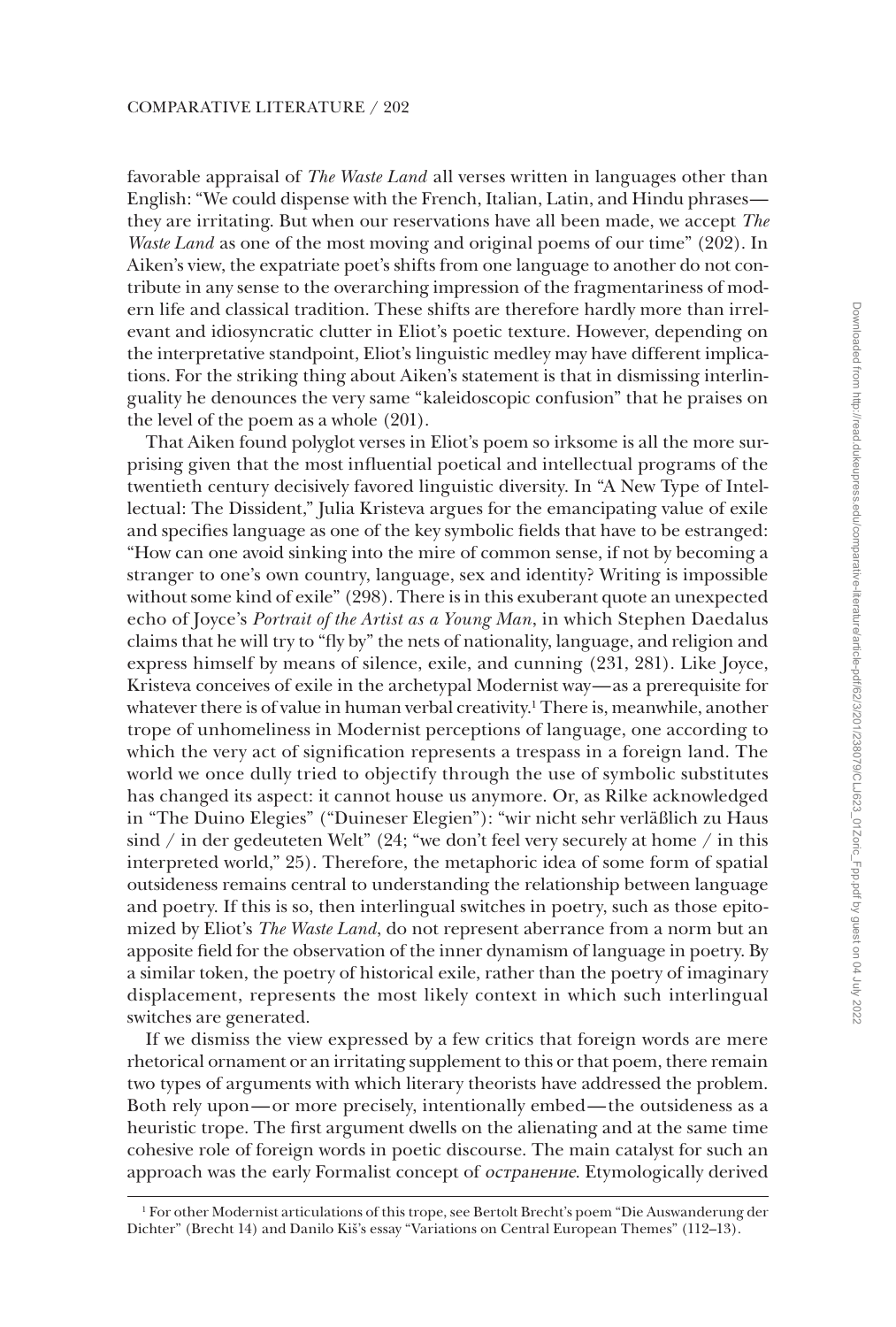from the substantive страна (country), it suggests that poetic language incurs some form of existential displacement that is reflected in both the perception of the object represented and the means of its representation. In his seminal paper "Art as Technique" Viktor Shklovsky places examples of poetic interlinguality taken from classical and medieval literary texts side by side with stylistic intricacies gleaned from more recent poems by Pushkin and Khlebnikov in order to show that a wilfully tortuous and difficult poetic speech inevitably accompanies artistic perception: "According to Aristotle, poetic language must appear strange and wonderful; and, in fact, it is often actually foreign: the Sumerian used by the Assyrians, the Latin of Europe during the Middle Ages, the Arabisms of the Persians, the Old Bulgarian of Russian Literature" (22). Although Shklovsky's argument regarding multilingualism did not exercise a direct influence on literary criticism in the West, there is an important sequel to his view in George Steiner's discussion of modern poetry in his book *After Babel*. Steiner argues that interlingual transfers have partly taken over the role once fulfilled by meter and rhyme. Thus, what distinguishes such texts as T.S. Eliot's *The Waste Land* from earlier forms of poetry is the emphasis on the processes of translation as a new cohesive force in poetic diction (175–78).<sup>2</sup> As exemplified (albeit somewhat differently) by Shklovsky and Steiner, this first theoretical approach to interlinguality thus ambiguously involves both fissure and bond. On the one hand, the poetic word is irreversibly divorced from the word in everyday use; on the other hand, owing to analogies in semantic systems, the word belonging to one language is conceived of as related to components, as well as to the whole, of another language. The very same interlinguality that secures a distinctively rough, defamiliarized perception of the text also generates a coherent poetic diction.

Those who have recourse to the second type of argument stress the disaggregating potential of the foreign word, its precious role in transcending any immanent and coherent "meaning" in a text. This view is epitomized by Mikhail Bakhtin and his circle, for whom the concept of вненаходимость defines the outsideness that is irreducible to any singular position in space, time, and culture (Bakhtin, "Response" 7). In his essay "From the Prehistory of Novelistic Discourse" Bakhtin distinguishes between *heteroglossia*, the general disposition of language to break along ideological lines into mutually opposed formations, and *polyglossia*, the coexistence and interanimation of different languages in the specific historical conditions of the contact and clash of cultures. Polyglossia, as practiced in Hellenism, in Ancient Rome, and in the Orient, is understood to be historically prior and preparatory to the heteroglot demise of a unitary language that paved the way for the modern novel: "But this speech diversity achieves its full creative consciousness only under conditions of an active polyglossia. Two myths perish simultaneously: the myth of a language that presumes to be the only language, and the myth of a language that presumes to be completely unified" (*Dialogic* 68). In such an agonistic optic, not all genres fare equally, and poetry, with its peculiar focus on private and uniform verbal idioms, becomes a major force of monoglossia. Even if some poems allow a limited degree of ideological and interlingual otherness, Bakhtin tells us in "Discourse in the Novel," it is not because they bring the inner possibilities of poetic language to fruition. In fact, it is precisely the opposite: they strike us as heteroglot

<sup>&</sup>lt;sup>2</sup> For the aesthetic background of Shklovsky's and Steiner's argument within the Formalist theories of poetic language, see Todorov's "Three Conceptions of Poetic Language" (130–35).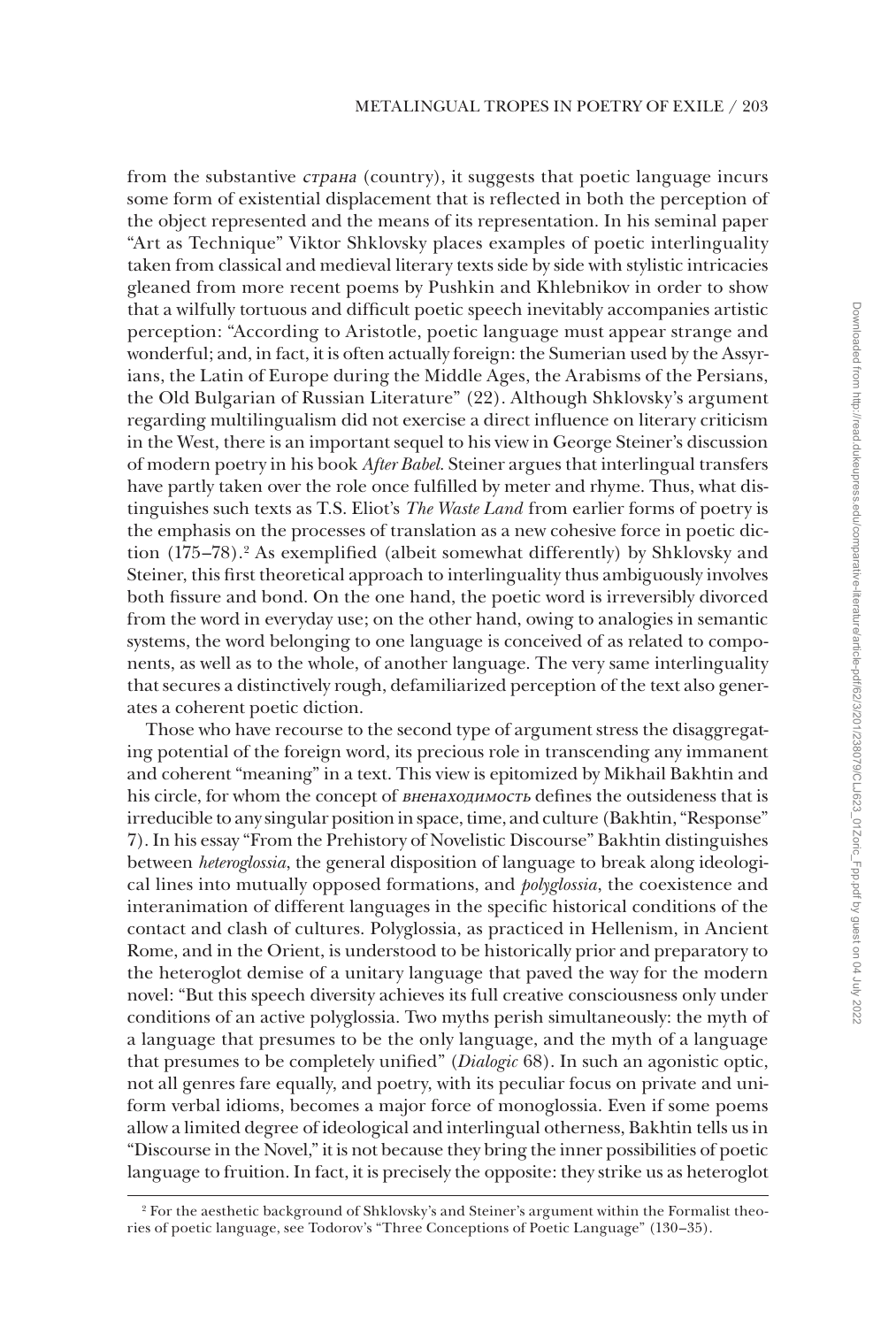because their authors wisely give up the pursuit of the most extreme stylistic aspirations of poetic language (*Dialogic* 287). Ironically, these authors are redeemable because they are not poets enough. The polyglossia that for both Shklovsky and Steiner functions as a remarkable and distinctive feature of poetic language becomes for Bakhtin the vehicle for dismantling that very category.

To be sure, both approaches remain emphatically affirmative in their view of interlingual concatenations. However, it is equally obvious that both are premised on certain unbending restrictions when evaluating the various contexts in which interlinguality may arise. On the one hand, in his focus on the differential fabric of poetry, Shklovsky completely excludes the incidental everyday template he calls быт. As a result, if we follow his line of reasoning, we will fail to observe that it is precisely this crude social reality—individual exile and collective migrations—that gives rise to language interaction and, consequently, to at least some of the periodic shifts in verbal idiom. On the other hand, when stressing the sociohistorical mediation in heteroglossia, Bakhtin excludes poetry, as an artificially enclosed verbal microcosm, from that realm. This exclusion is surprising in that it does not follow from the premises of Bakhtin's theory as strictly as Shklovsky's elimination of быт follows from the early Formalist views on art as a peculiar mode of cognition and expression. It is likely that Bakhtin chose to consider poetry in a rather narrow sense—that is, as a utopian project of poetic language that is torn between neoclassicist and neoromantic stylistic modes. The last, though not the least, difficulty pertains to both arguments equally. Namely, Shklovsky's and Bakhtin's selfconfident inclusiveness has led to a certain abstractness in their conclusions. The problem is not just that Shklovsky and Bakhtin have not raised the question of how the difficulties in poets' acquisition of a second language are reflected in their poetic texts. At a more fundamental level, the two theorists fail to take into account the fact that, when exposed to languages other than their own, poets develop verbal strategies unique to their own experience rather than follow a predictable pattern of creativity.

Other approaches that for various reasons do not consider poetic interlinguality may nevertheless offer valuable insights into this literary phenomenon. This is certainly the case with the crosscutting axes of selection and combination of the Structuralist linguistic model, as put forward by De Saussure (122–27) and applied by Jakobson ("Two Aspects of Language" 95–114). For the sake of clarity, let us consider only Jakobson's set of concepts. At the surface level, his model seems to have little to do with social contexts or, for that matter, exile. However, in his book *On Czech Verse* he employs, somewhat surprisingly, social event as an explanatory metaphor that captures the way in which poetic language is independent of external context: verse "is an organized violence of poetic form over language."3 In the later articulations of his position, Jakobson never excludes contexts and functions, including the referential one; he simply hierarchizes them according to the dominant principle of organization.<sup>4</sup> How, then, do Jakobson's categories accommo-

<sup>&</sup>lt;sup>3</sup> "Теории безусловного соответствия стиха духу языка, непротивления формы материалу, мы противопоставляем теорию организованного насилия поэтической формы над языком" (*Selected Writings* 2:15).

<sup>4</sup> In his text "What Is Poetry?" Jakobson insists that "both the domain of art and its relationship to the other constituents of the social structure are in constant dialectical flux" (*Selected Writings* 749–50).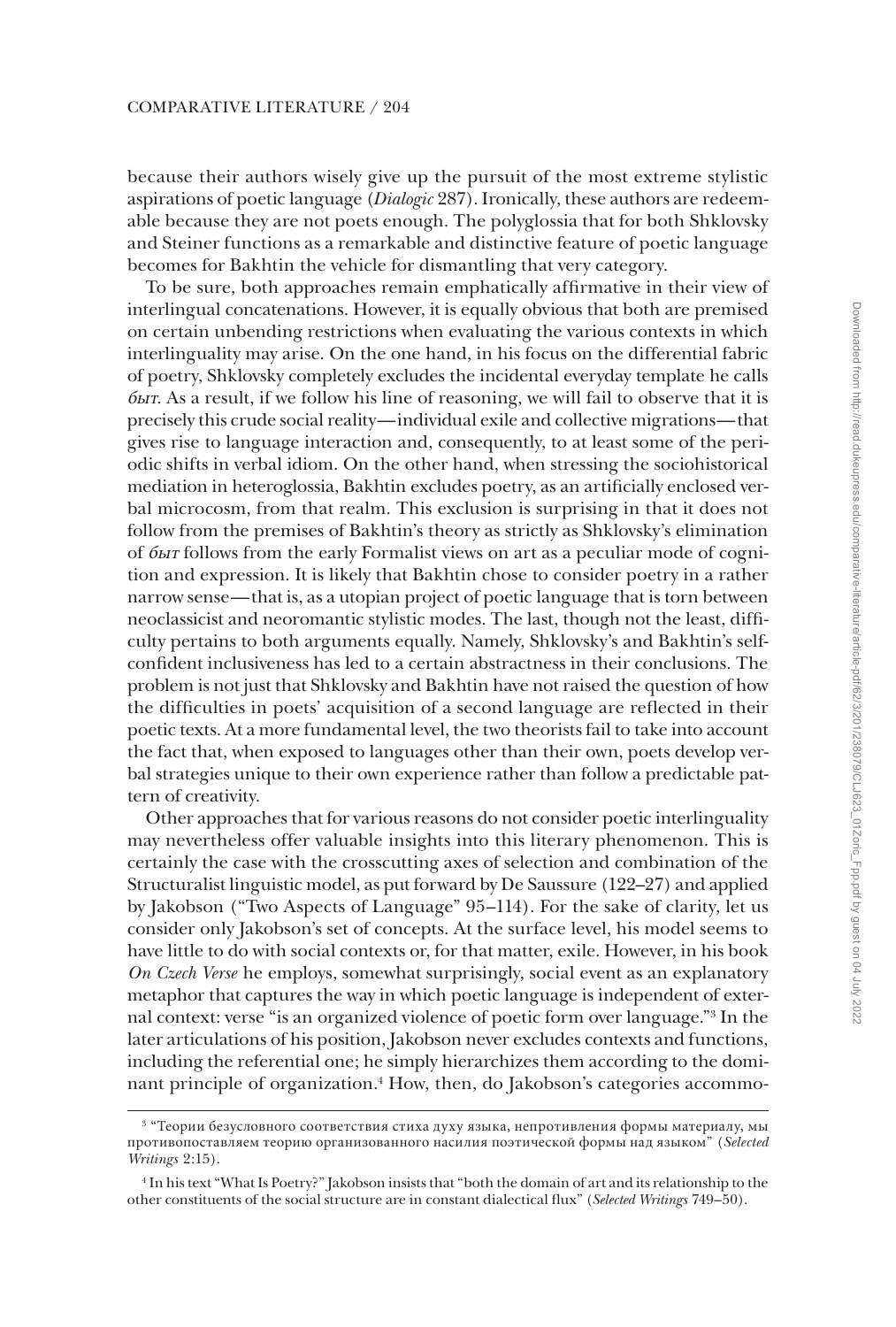date interlingual poetry in its double capacity as both a consequence of spatial displacement and a form of hermeneutic displacement?

First, there is in any interlingual poetic practice a mental component that is observable through the paradigmatic (selection) axis Jakobson employs. Through a conscious mediation between, and the unconscious interference of, two or more codes, the poet's selection of words negotiates the relations of equivalence and opposition between the elements of these codes. In Keats's ballad "La Belle Dame Sans Merci," for instance, the eerie lady from faraway is euphemistically referred to by her French appellation, but her own words, though experienced as foreign, are reported as if they were pronounced in a genuine English utterance: "And sure in language strange she said, / 'I love thee true'" (Keats 351). Instead of the possible lines "Je t'aime vraiment," the code is displaced and the message is communicated in English. It is of course true that the displacement in Keats's ballad is an oneiric one, but it is representative of the hermeneutic processes of substitution and transference by which authors constitute their discourse. In the interlingual lexical store, words and their semantic and auditive templates commute, in two senses of the word: they travel from one unstable context to another and they are mutually interchangeable. In a broad sense, then, interlingual selection in the poetry of exile involves translation as a metaphoric textual journey and, vice versa, geographical migration as a template for, and a form of, cross-cultural translation (see Bassnett).

However, in interlingual poetry, not everything is translation—the quest for commutable words and values. There are also combinatory developments laid down along what Jakobson calls the syntagmatic axis. While scrutinizing languages for shared or opposed meanings, the poet also makes radical differentiations among them: through intentional code switching, lexical and syntactic units of different languages are combined and adhere to one another within the concrete chain of the poetic discourse. Consider, for example, the coda of T.S. Eliot's *The Waste Land* with its embedded quotations from texts written in multiple codes (Dante's *Purgatorio*, the anonymous *Pervigilium Veneris*, and de Nerval's *El Desdichado*): "London Bridge is falling down falling down falling down / *Poi s'ascose nel foco che gli affina / Quando fiam uti chelidon*—O swallow swallow / *Le Prince d'Aquitaine à la tour abolie*" (67). The division of this string of verses into sequences written in Italian, Latin, French, and English superimposes a series of boundaries on these verses, leading to a marked alternation of rhythm and melody as well as unexpected caesural effects. Thus, while paradigmatic self-translation highlights the continual aspects of the journey metaphor, syntagmatic code switching frames the journey as discontinuous boundary crossing.<sup>5</sup>

Finally, there is in interlingual poetry an analogy to Jakobson's famous assertion that the poetic function of language "*projects the principle of equivalence from the axis of selection into the axis of combination*" ("Linguistics and Poetics" 3:27). There is in each poem that features more than one linguistic code an overarching set of

<sup>5</sup> Tzvetan Todorov's rendition of Bakhtin's вненаходимость as "exotopie" (*Mikhail Bakhtine* 155–56) is a highly revealing example of interlingual equations in scholarly discourse. It at once establishes the semantic equivalence through translation (the concept of geographic and symbolic outsideness) and involves a linguistic displacement (the Russian neologism rendered into a Greek coinage and then appended by a French suffix). When using this concept in the present essay, I thus refer both to its underlying metaphoric value and to its performative interlingual effect.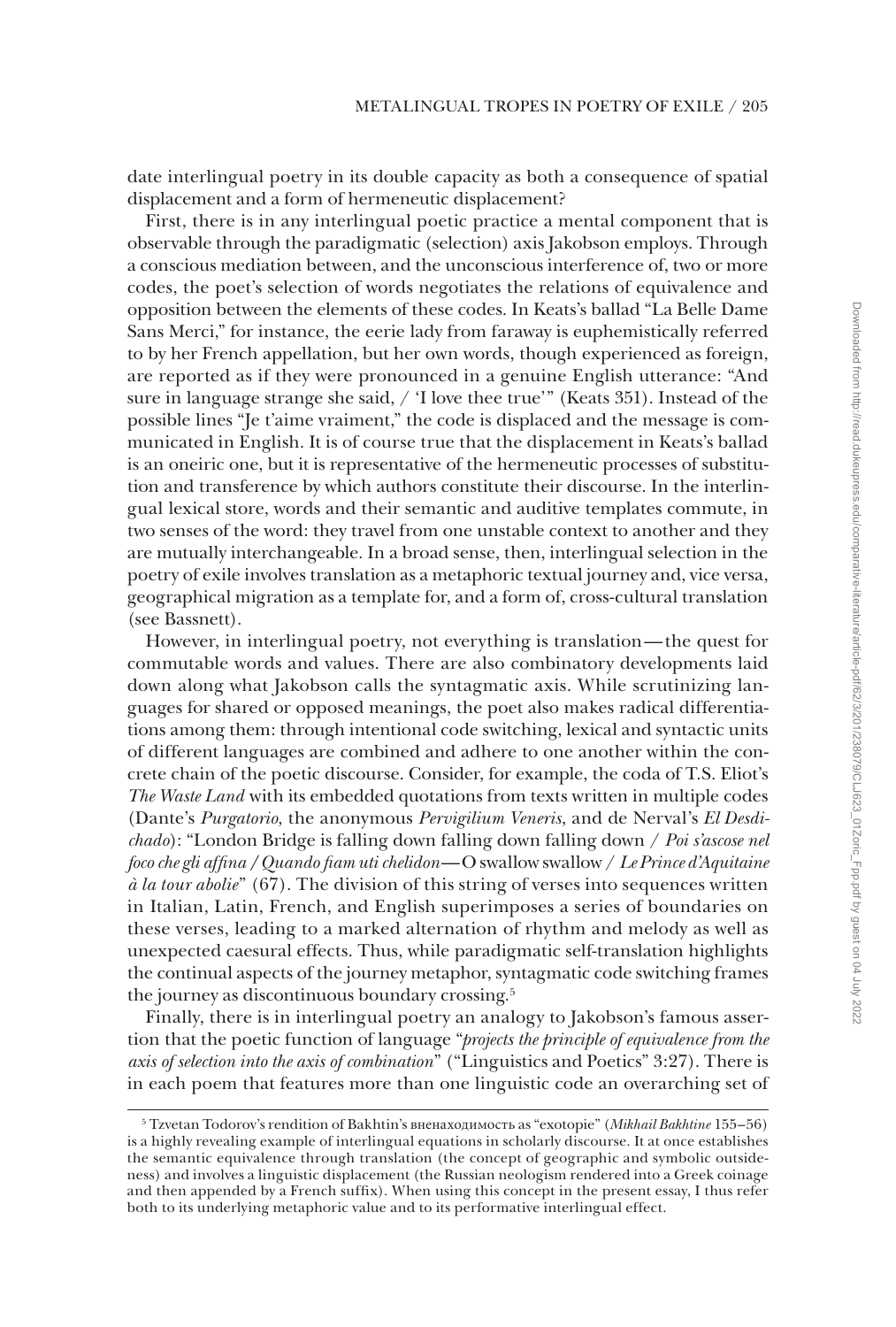interactions that equalizes and antagonizes the different parts of the text. In her hauntingly probing poem "Новогоднее" ("New Year's Greetings"), for example, Marina Tsvetaeva switches from Russian to German to invoke the memory of the recently deceased Rilke: "Уж не спрашиваешь, как по-русски / Nest? Единственная, и все гнезда / покрывающая рифма: звезды" (110; "Why do you no longer ask what's the Russian for / 'Nest'? There's one rhyme for all havens [literally, "nests"]: / Heaven [literally, "stars"],"111).<sup>6</sup> Here, the transfer is observable on both metrical and semantic levels: as a rhyme, the star rounds off the etymological identification of the German "Nest" and the Russian "гнездо"; as a symbol, the stars are said to cover with their poetic light all lexical nests in every language.

To sum up my argument to this point: although Shklovsky's model opens up the possibility of analyzing the properly poetic dimension of interlinguality, it also rules out consideration of context-specific socio-historical situations (including exile) that generate interlinguality; Bakhtin's philosophy of language enables us to analyze interlinguality in terms of its being conditioned by, and conditioning in its turn, socio-historical contexts (including exile), but excludes poetry, which Bakhtin views only as an expression of monolingual consciousness; and Jakobson's model enables some degree of the analytic discrimination neglected by Shklovsky and vaguely metaphorized by Bakhtin. If my application of Jakobson's argument seems to push it beyond what it can strictly yield—that is, beyond a structural inquiry into the functions of language—it is important to grasp his concepts of selection and combination in their broad heuristic potential—as mental operations that organize experience—in the same way Jakobson himself does in "Two Aspects of Language and Two Types of Aphasic Disturbances." In this essay, Jakobson attaches a foundational value to the principles of selection and combination, placing them simultaneously at the core of two aphasic disorders, two key rhetorical figures, and two opposing stylistic tendencies in literary history. Selection and combination are of equal importance for understanding linguistic identities in exile: translation engages a mnemonic chain to mediate what is present and what is absent, and code switching creates a chain of speech out of differential units of meaning (cf. Ascher).

However, Jakobson's model presents its own difficulties for the analysis of interlingual poems. On the one hand, Jakobson strictly limits the realm of selection and combination to the signs of the same code (a given language). On the other hand, he explicitly places the relations of similarity and contiguity at the very core of any poetic text. Does this suggest that under the principles of Jakobson's theory interlingual poems are to be considered as anomalous and even as non-poetry? If an interlingual poetic text is understood as a case of *parole*, then it is obvious that the model is premised on the assumption of a pervasive *langue* the rules of which would provide the systemic context for the relations of similarity and contiguity. In the case of interlingual poems such a metalinguistic system cannot be identified with any of the living spoken languages. If there were such a metalinguistic system, it would be akin to Tsvetaeva's "angelic" language, which transcends and reconciles her Russian and Rilke's German (Tsvetaeva 110); Remizov's splendid illu-

<sup>6</sup> In this quotation, the pair "haven/Heaven" is the translator's inventive though not entirely accurate rendition of the Russian "гнезда/звезды" (nests/stars).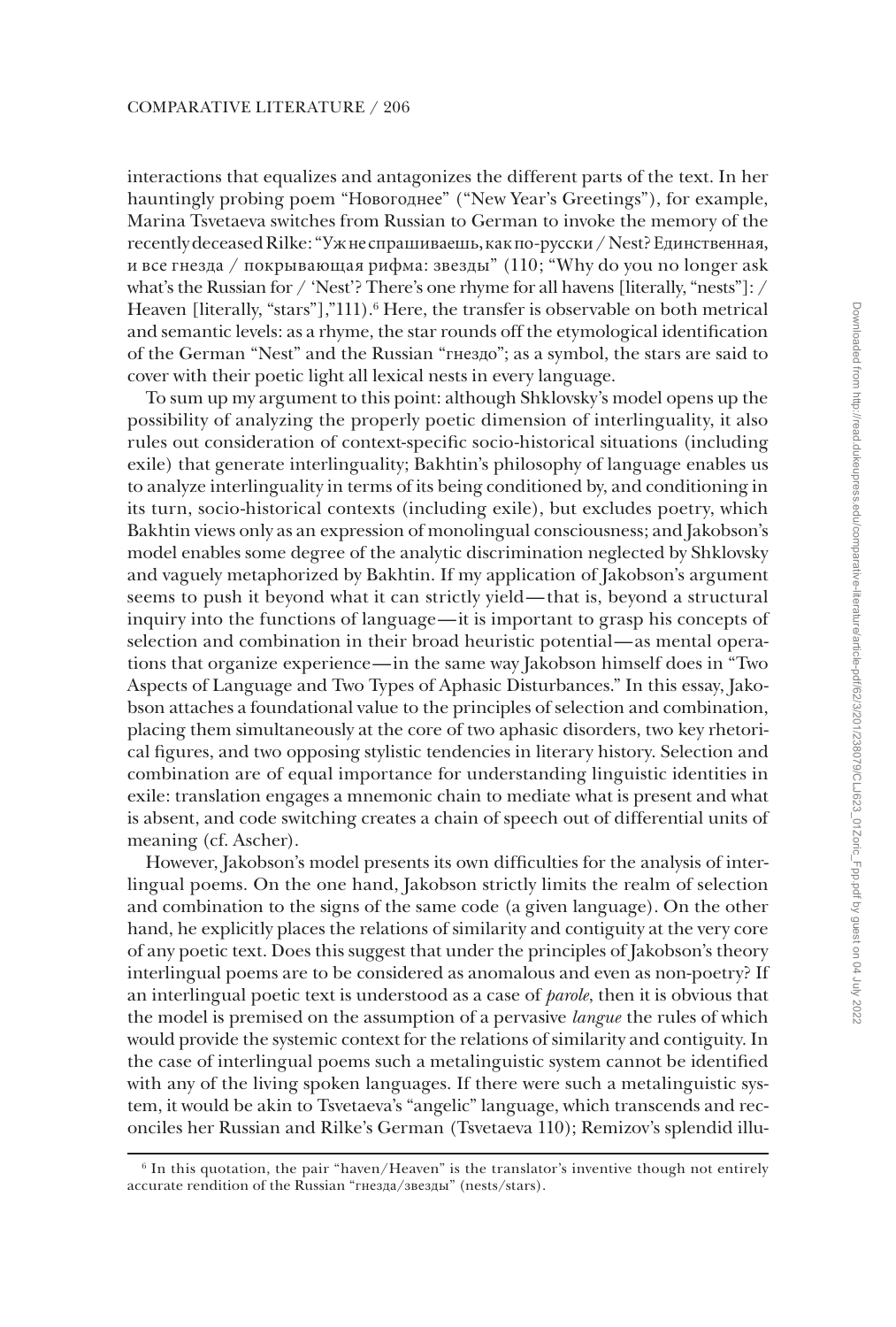minations that arise above his ever-diminishing paragraphs in Russian and French (Friedman 367–92); or perhaps Benjamin's "pure" language, "a tensionless and even silent depository of the ultimate secrets for which all thought strives" (Benjamin 259). However, it is precisely because of its being beyond the grasp of conceptual cognition that such a possibility was never envisaged by Jakobson. In "On Linguistic Aspects of Translation" he argues that each language, as a system *sui generis*, implies a metalingual function that surveys and redefines that language *from within* and that excludes a metalanguage that would complement it *from outside* (2:262–63; cf. "Le métalangage d'Aragon" 148–54). Of course, one may respond by claiming that it was not important for Jakobson to incorporate interlinguality, since that was not, after all, his goal. Nevertheless, once we have granted interlingual poems poetic quality under Jakobsonian terms, we commit ourselves to the corollary claim that such poems involve certain constituents that create metalingual paradigmatic symmetries and anti-symmetries as a *tentative*, if not as an underlying, function.

Another difficulty in applying Jakobson's model to interlingual poems consists in the fact that the working field of the principle of equivalence is circumscribed mainly by rhythmical factors (intonation, syllabic form, rhyme) and grammatical categories (phonology, morphology, syntax). However, such repetitions have very different implications in monolingual and interlingual poems. Not only have many interlingual poems proven to be Modernist verbal constructs committed to free verse, but also, on a more fundamental level, the principle of equivalence cannot connect the poetic units from different languages either by similarity or by contrast because each of these languages commands its own range of prosodic and syntactic templates. In macaronic passages of pre-Modernist poetry the disjunctive effect of foreign words and phrases may have been concealed by metrical patterns and rhymes. In Modernist poetry, however, their differential quality looms large. Consider the following lines of Czeslaw Milosz's *Gdzie wschodzi słon´ce i ke˛dy zapada* (*Where the Sun Rises and Where It Sets*):

#### *Alpejska gwiazda spadaja˛ca, Alpine Shootingstar (Dodecatheon Alpinum)* (99)

Although there are some *intralingual* phonological and rhythmical repetitions, there is no corresponding *interlingual* link between Polish, English, and Latin designations of the flower. Moreover, even when two languages share the same system of versification, the actual meters may be entirely different in their effect. Likewise, in most cases the systems of grammatical categories do not fully overlap for any two languages: some languages have definite and indefinite articles, others have perfective and imperfective verbal forms; some have declination, and some do not; some have two grammatical genders, and some have three or more, and so on. Therefore, if Jakobson's theory is to have any validity for the analysis of interlingual poems, the principle of equivalence has to have its field of projection expanded to include non-rhythmical and non-syntactic—that is, *semantic*—units.

These tentative semantic categories may only be found in the realm of rhetorical figures. Poetic metaphors are a supreme example of Jakobson's projection principle working in reverse. We do not derive metaphors from a pre-existing system of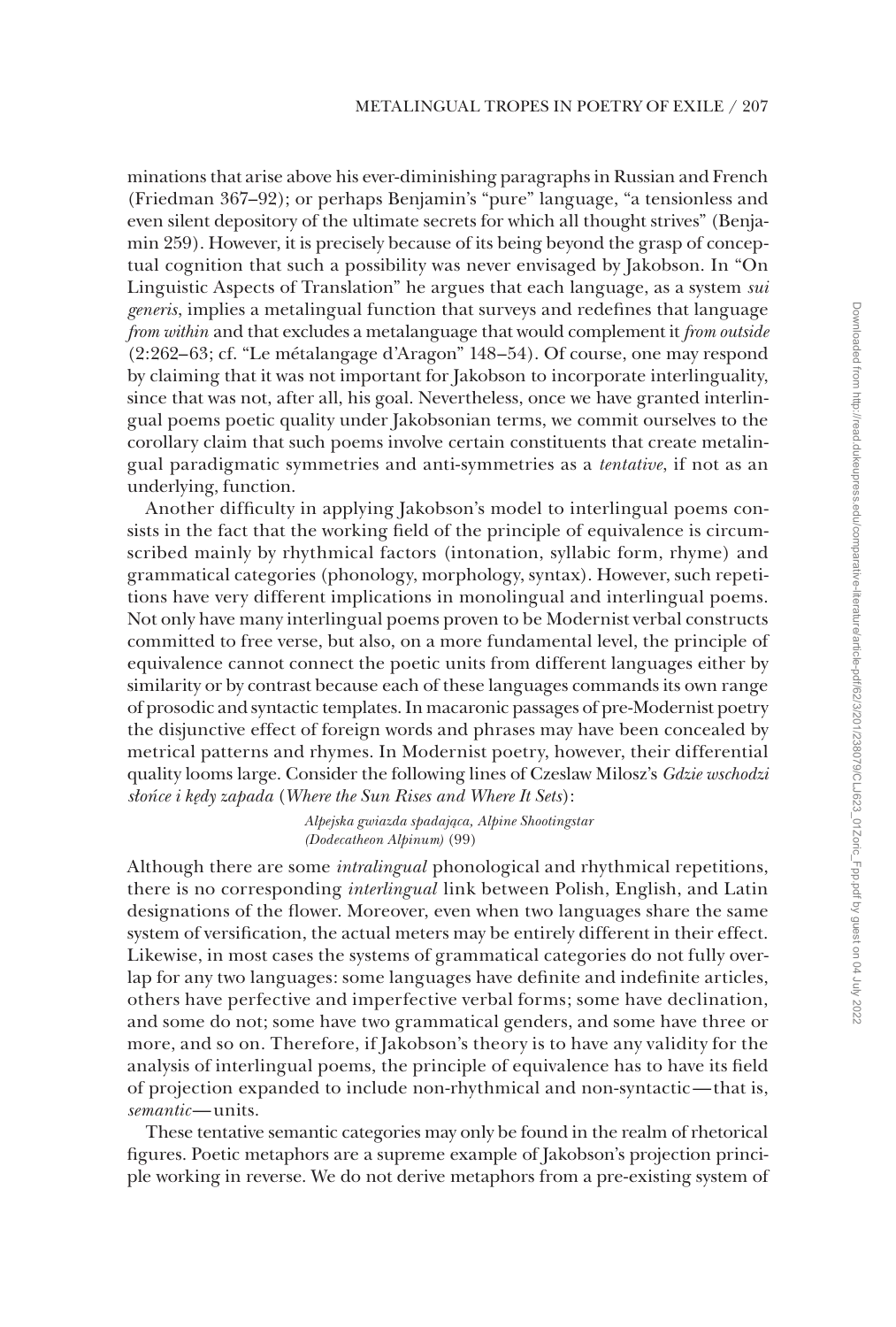resemblances; we begin with a primary equivalence established on the syntagmatic level: the sequence falls into two parts, a focal word (metaphor) and a frame in which it must be embedded. We then proceed by projecting the equivalence onto the paradigmatic axis in order to know more about the underlying poetic vision in which the two concepts can be pulled together. For instance, when we read the following distich from Pasternak's "Гроза, моментальная навек" ("Storm, Instantaneous Forever")—

> Сто слепящих фотографий Ночью снял на память гром (109) The storm at night for souvenir Took snap after dazzling snap (*Selected Poems* 72)—

we first grasp the idea of lightning strikes that take snapshots of the surrounding landscape as an instance of metaphoric speech and *then* ask what kind of deeper metaphysical affinity grounds the equivalence of thunder and photography.

A similar transfer occurs in interlingual poems, but with adjacent interlingual sequences, rather than image-concepts, representing the focus and the frame. We begin with the assumption that the word or syntactic unit in another language has both a denotative meaning and an additive, metaphoric value. It is only at the following stage that we draw paradigmatic implications and establish the metalingual vision that grounds such a metaphor. Tsvetaeva's image in "Новогоднее" does not simply suggest that the lexical units of "Nest" and "гнездо" are semantically equivalent; their equivalence also suggests something more comprehensive, an underlying metaphoric link between the two language systems that is best seen from the exotopic perspective of nest–star. While on the one hand projecting a metalingual paradigm that links the constituent codes of the interlingual poem, the metaphor of the nest also bears an imprint of the coercions that give rise to interlinguality, on the other. For besides being elevated, the nest is also a protective place, a haven.

It is obvious that expanding Jakobson's model along these lines takes us a step beyond his poetry of grammar. However, in his theory of parallelisms—at least in its stated form—there is nothing to exclude the possibility that the principle of equivalence can work in reverse direction, from the syntagmatic into the paradigmatic. Quite the contrary, he envisages that possibility when he compares equivalences in poetry with those in utterances such as "*Mare* is *the female of horse*": "Poetry and metalanguage, however, are in diametrical opposition to each other: in metalanguage the sequence is used to build an equation, whereas in poetry the equation is used to build a sequence" ("Linguistics and Poetics" 3:27). Since the equations can work the other way round, my only point of disagreement with Jakobson is his double claim: a) that the metalingual function necessarily operates within the coordinate system of one language (even in translation), and b) that the metalingual and the poetic function cannot overlap. The key difference that distinguishes interlingual and monolingual poetry is that in the former the metalanguage is constructed not as a firm coordinate system rooted in a single code but as an interstitial metaphoric space evolving around textual boundaries between codes. In other words, in interlingual poetry the positional equations and oppositions established by the syntagmatic sequence build a metaphoric projection of metalanguage. Insights obtained by this paradigmatic projection are no less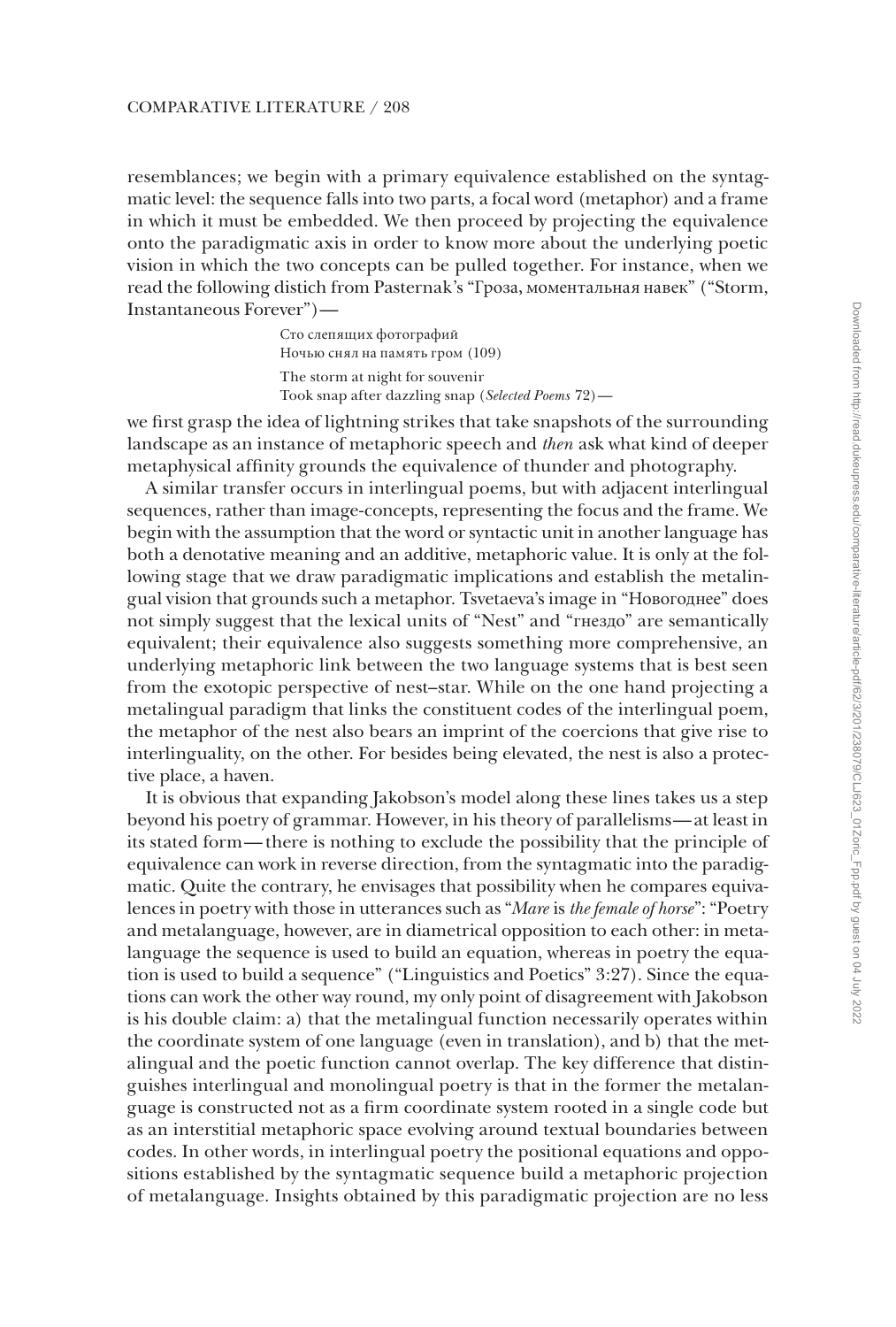poetic than those obtained by applying the standard Jakobsonian model to monolingual poetry.

# **Polyglot Monsters: Code Switching in Crnjanski's "Lament over Belgrade"**

To claim that interlingual poetry involves metaphors that create (rather than reflect) paradigmatic relations between languages may seem an obvious thing to say. To argue that these tropes present imagery of outsideness is a step forward but one that opens a new question: in interlingual poems arising from exile, are these tropes connected in any respect to the duress of their context? The core text I will use to address this question will be "Lament nad Beogradom" ("Lament over Belgrade"), an interlingual poem by the Serbian poet Miloš Crnjanski (1893–1977). A passionate traveller in his youth, Crnjanski later became a political émigré at a time when his reputation, as well as his literary idiom, had already been established. Soon after the German occupation of Yugoslavia in April 1941, Crnjanski moved from Rome, where he previously had been employed as a press attaché in the Yugoslav Consulate, to London, where he spent the next twenty-four years. While residing in London, he initially worked for the Yugoslav Government in Exile, but after the Communist ascension to power in Yugoslavia in 1945 the royalist administration was dissolved, and Crnjanski was left with only two options: to accept the humble and marginal status of a displaced person in London or to return to Belgrade and face possible recriminatory measures from the newly installed regime. Crnjanski's bilingual performance was determined by his peculiarly strenuous acculturation in England. On the one hand, for fear of becoming a victim of political conspiracy, Crnjanski tended to avoid contact with the Yugoslav émigré community and thereby foreclosed the possibility of using his native language in everyday speech situations. On the other hand, he developed a peculiar aversion to the values and norms that he considered "English," and this repulsion hampered his halfhearted attempts to improve his knowledge of the English language. It should come as no surprise, then, that he composed "Lament over Belgrade" (1956) in a state of utter dejection. I quote the original version in Serbian followed by my own tentative translation in which I attempt to balance the rhythmical and phonic richness of the poem against the demands of semantic correspondence:7

> "Lament nad Beogradom" JAN MAJEN i moj Srem, Paris, moji mrtvi drugovi, trešnje u Kini, priviđaju mi se još, dok ovde ćutim, bdim, i mrem, i ležim, hladan, kao na pepelu klada. Samo, to više i nismo mi, život, a ni zvezde nego neka čudovišta, polipi, delfini, što se tumbaju preko nas i plove, i jezde, i urliču: "Prah, pepeo, smrt je to." A viču i rusko "ničevo" i špansko "nada".

<sup>7</sup> The original text and my translation of "Lament over Belgrade" are presented here by courtesy of the Miloš Crnjanski Foundation, Belgrade, which holds the copyright to Crnjanski's works. For an earlier translation of "Lament over Belgrade" by Borislava Šašić, who follows only semantic correspondence, see Crnjanski, "Lament over Belgrade" 33–38.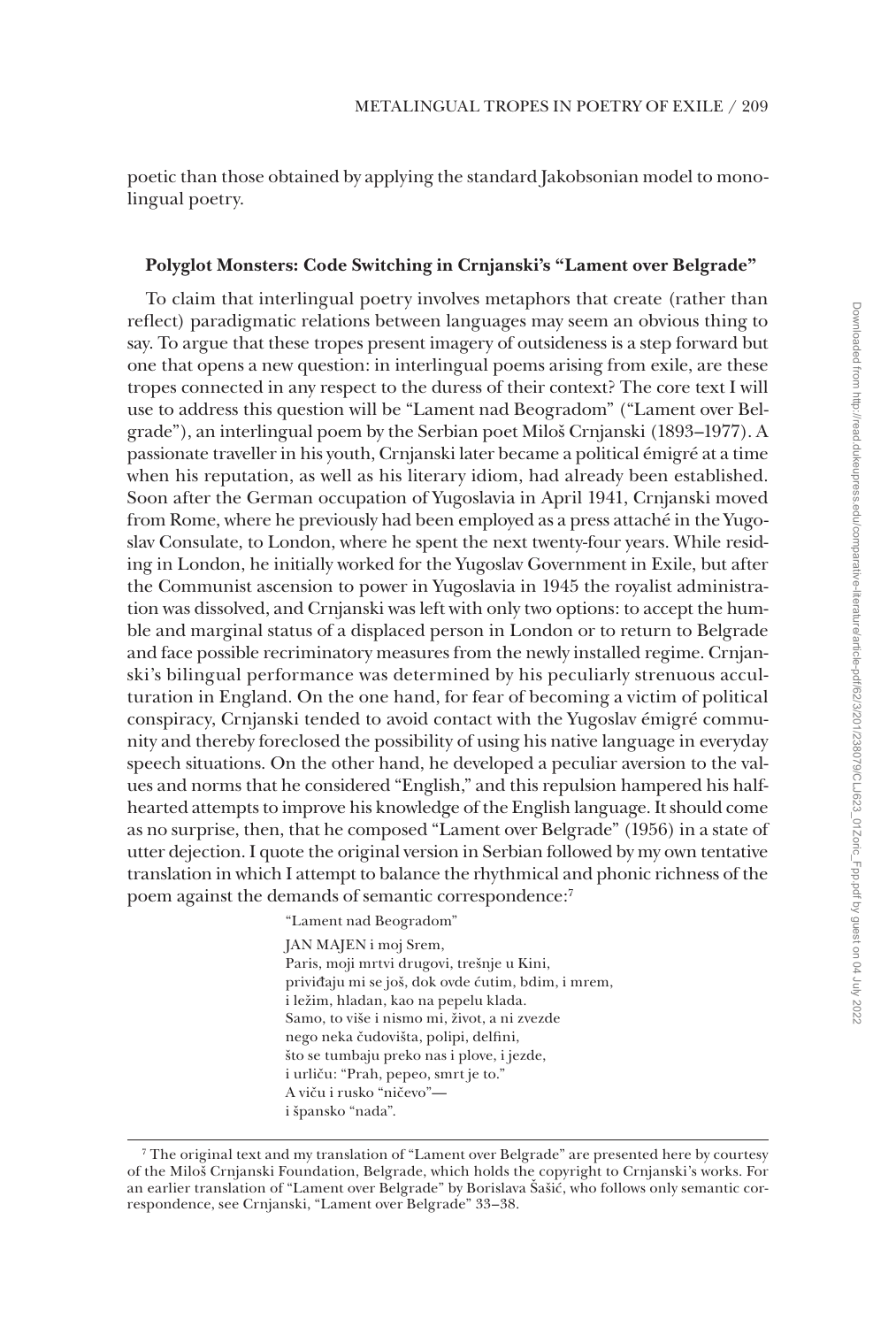$Ti, međutim, rasteš, uz zornjaču jasnu,$ *sa Avalom plavom, u daljini, kao breg. Ti treperiš, i kad ovde zvezde gasnu, i topiš, ko Sunce, i led suza, i lanjski sneg. U Tebi nema besmisla, ni smrti. Ti sjajiš kao iskopan stari macˇ. U Tebi sve vaskrsne, i zaigra, pa se vrti, i ponavlja, kao dan i detinji placˇ. A kad mi se glas, i ocˇi, i dah, upokoje, Ti c´eš me, znam, uzeti na krilo svoje.*

#### ESPANJ A i naš Hvar,

Dobrovic´ mrtvi, šejk što se u Sahari beli, privid–aju mi se još, kao utvare, vatre, var. Moj Sibe poludeli, zinuo kao peš. Samo to više nismo mi, u mladosti i moći, već neki papagaji, čimpanzi, neveseli, što mi se smeju i vrište u mojoj samoći. Jedan se " Leiche! Leiche! Leiche!" dere. Drugi mi šapće: "Cadavere!" Treći: "Leš, leš, leš."

 $Ti, \textit{medium}, \textit{širiš}, \textit{kao} \textit{labud krila},$ *zaborav, na Dunav i Savu, dok spavaju. Ti budiš veselost, što je nekad bila, kikot, tu, i u mom kriku, vrisku, i vapaju. U Tebi nema crva, ni sa groba. Ti blistaš, kao kroz suze ljudski smeh. U Tebi jedan oracˇ peva, i u zimsko doba, prelivši krv, kao vino, u novi meh. A kad mi klone glava i budu stali sati, Ti c´eš me, znam, poljubiti kao mati.*

# TI, PROŠLOST, i moj svet,

mladost, ljubavi, gondole, i, na nebu, Mljeci, priviđate mi se još, kao san, talas, lepi cvet, u društvu maski, koje je po mene došlo. Samo, to nisam ja, ni Venecija što se plavi, nego neke ruševine, aveti, i stećci, što ostaju za nama na zemlji, i, u travi. Pa kažu: "Tu leži paša! —Prosjak! —Pas!" A viču i francusko "tout passe". I naše "prošlo".

 $Ti, međutim, stojiš nad širokom rekom,$ *nad ravnicom plodnom, tvrd, uzdignut kao štit. Ti pevaš vedro, sa grmljavom dalekom, i tkaš u stolec´a, sa munjama, i svoju nit. U Tebi nema moje ljudske tuge. Ti imaš streljacˇa pogled prav i nem. Ti i placˇ pretvaraš kao dažd u šarene duge, a hladiš, ko dalek bor, kad te udahnem. A kad do d– e cˇas, da mi se srce staro stiša, Tvoj c´e bagrem pasti na me kao kiša.* 

LIŽBUA i moj put, u svet, kule u vazduhu i na morskoj peni, priviđaju mi se još, dok mi žižak drhće ko prut i prenosim i zemlju, u sne, u sne, u sne. Samo, to više nisu, ni žene, ni ljudi živi,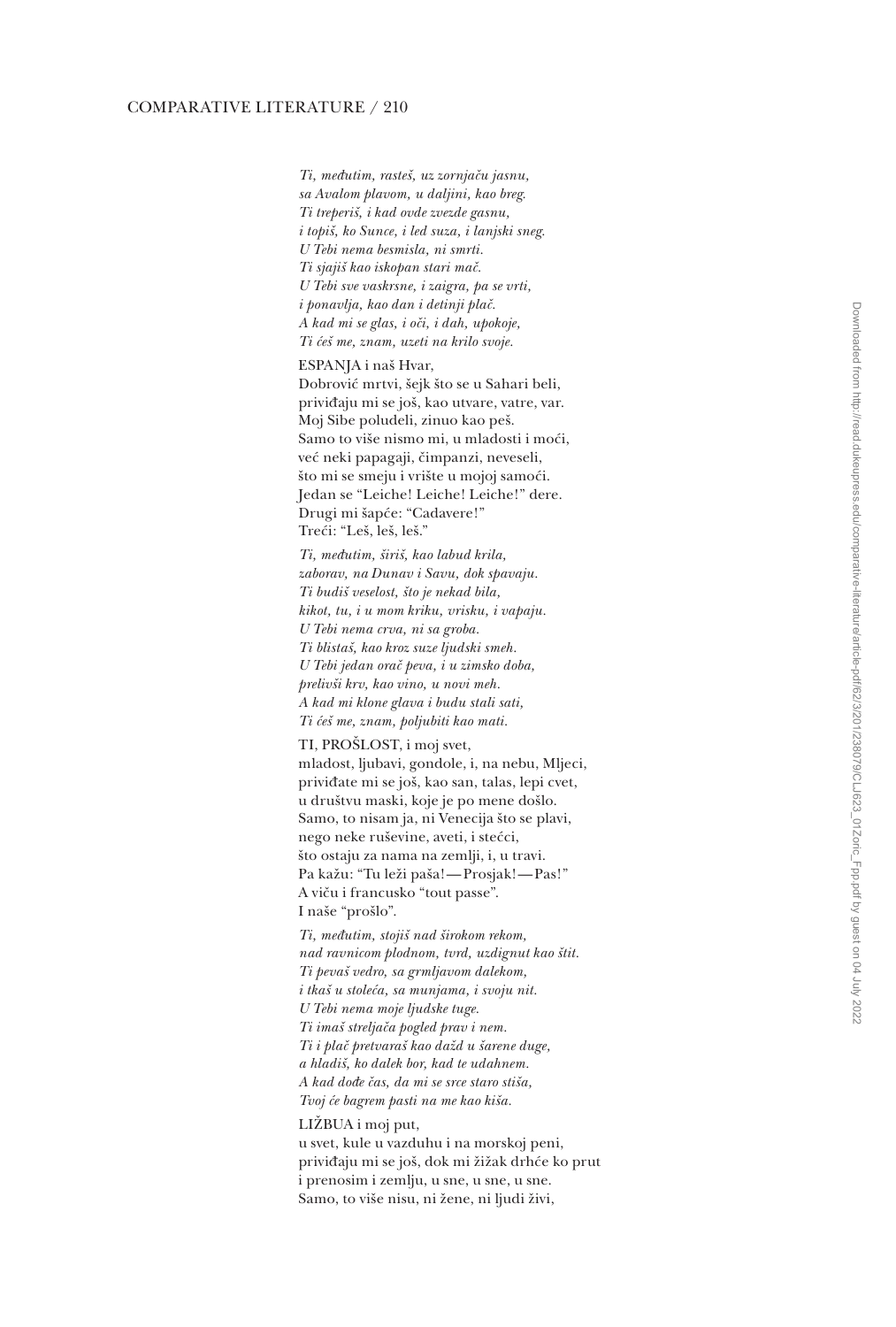nego neke nemoćne, slabe, i setne, seni, što mi kažu, da nisu zveri, da nisu krivi, da im život baš ništa nije dao, pa šapc´u "não, não, não" i naše "ne, ne".

*Ti, med – utim, dišeš, u noc´noj tišini, do zvezda, što kazuju put Suncu u Tvoj san. Ti slušaš svog srca lupu, u dubini, što udara, ko stenom, u mracˇni Kalemegdan. Tebi su naši boli sitni mravi. Ti biser suza naših bacaš u prah. Ali se nad njima, posle, Tvoja zora zaplavi, u koju se mlad i veseo zagledah. A kad umorno srce moje uc´uti, da spi, uzglavlje meko c´eš mi, u snu, biti, Ti.*

## FINISTÈRE i njen stas,

brak, poljupci, bura što je tako silna bila, priviđaju mi se još, po neki leptir, bulke, klas, dok, iz prošlosti, slušam, njen korak, tako lak. Samo, to više nije ona, ni njen glas nasmejan, nego neki kormoran, divljih i crnih krila, što viče: zrak svake sreće tone u Okean. Pa mi mrmlja reči "tombe" i "sombre". Pa krešti njino "ombre, ombre" i naš "grob" i "mrak".

 $Ti, međutim, krećeš, ko naš labud večni,$ *iz smrti, i krvi, prema Suncu, na svoj put. Dok meni dan tone u tvoj ponor recˇni, Ti se dižeš, iz jutra, sav zracima obasut. Ja c´u negde, sam, u Sahari, stati, u onoj gde su karavani seni, ali, ko što uz mrtvog Tuarega cˇucˇi mati, Ti c´eš, do smrti, biti uteha meni. A kad mi slome dušu, koplje, ruku i nogu, Tebe, Tebe, znam da ne mogu, ne mogu.*

#### ŽIVOT ljudski, i hrt,

sveo list, galeb, srna, i Mesec na pučini, privid–aju mi se, na kraju, ko san, kao i smrt jednog po jednog glumca našeg pozorišta. Samo, sve to, i ja, nismo nikad ni bili više, nego neka pena, trenuci, šapat u Kini, što šapće, kao i srce, sve hladnije i tiše: da ne ostaju, ni Ming, ni yang, ni yin, ni Tao, trešnje, ni mandarin. Niko i ništa.

*Ti, med – utim, sjaš, i sad, kroz san moj tavni, kroz bezbroj suza naših, vecˇan, u mrak, i prah. Krv tvoja ko rosa pala je na ravni,*  $ko$  nekad, da hladi tolikih samrtnički dah. Grlim još jednom na Tvoj kamen strmi, i Tebe, i Savu, i Tvoj Dunav trom. Sunce se rađa u mom snu. Sini! Sevni! Zagrmi! Ime Tvoje, kao iz vedrog neba grom. A kad i meni odbije čas stari sahat Tvoj, to ime će biti poslednji šapat moj.

Cooden Beach 1956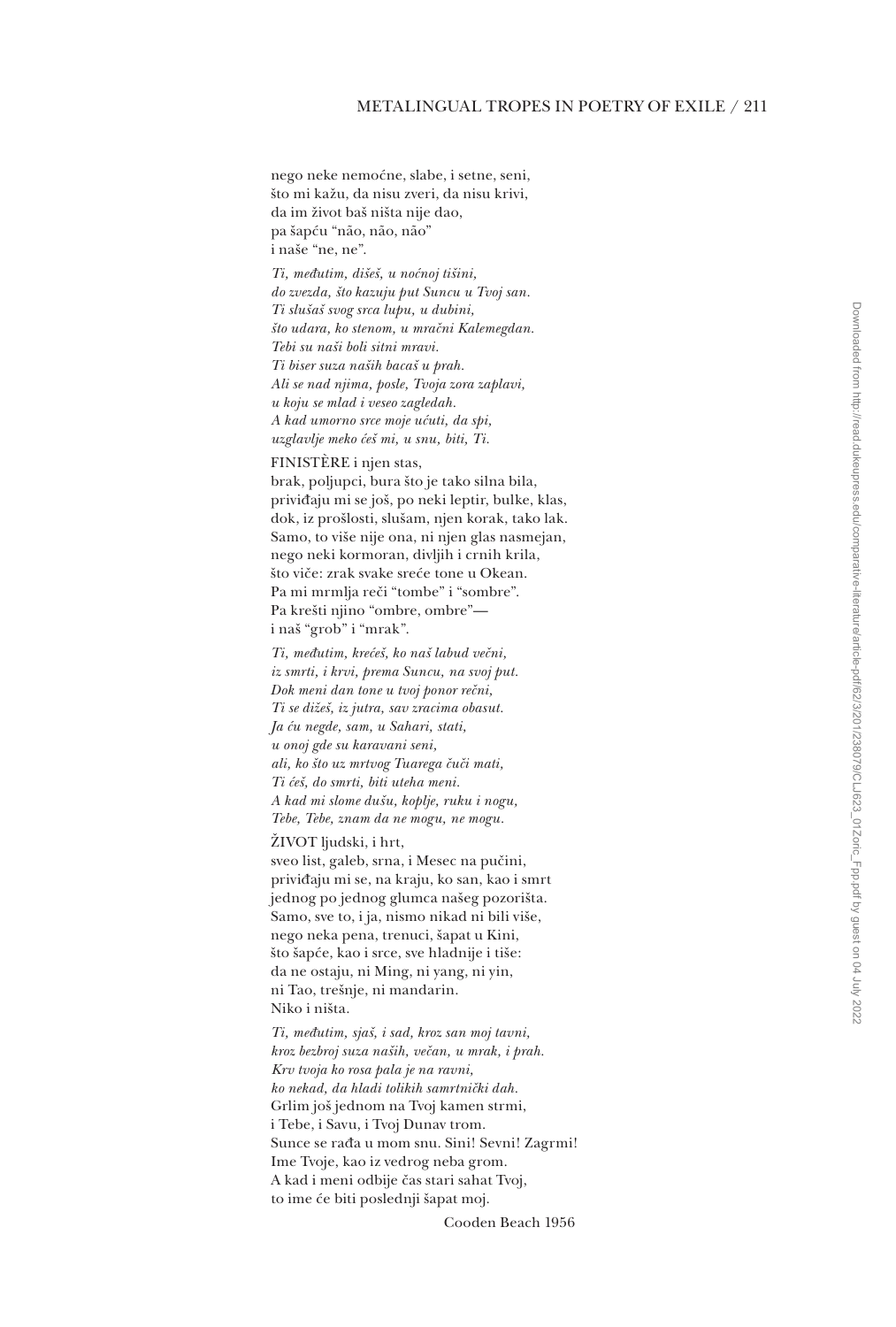" Lament over Belgrade"

J AN MAYEN and my Srem, Paris, my dead friends, cherries in China, still haunt me, here, as I grow quiet, wakeful, in demise, and lie, cold, like a log in ash. Yet, it's no longer us, life, nor stars but some monsters, polyps, dolphins, which roll over us, sail by, and speed, and howl: " Dust, ashes, death is what it is." And also the Russian "nichevo" and the Spanish "nada."

*Thou, however, grow'st, under the fair star of morn, with the blue Avala, in the distance, like a hill. Even here Thou glitter'st, when the stars die out, and meltest the ice of tears, like the Sun yesteryear's snow. In Thee there is no inanity, and no death. Thou shinest like an old unearthed sword. In Thee everything is risen, bounds and revolves, and recurs, like day and like an infant's cry. And when my voice, eyes, and breath find their rest I know Thou wilt take me to Thy lap.* 

ESPA Ñ A and our Hvar

Dead Dobrović, a sheik in the Sahara glaring white, still haunt me, like phantoms, fires, farce. My Sibe, insane, gaping like a bass. Yet, it's no longer us, in youth and force, but some despondent parrots and chimpanzees, laughing at me and yelling in my solitude. One is shrieking "Leiche! Leiche! Leiche!" To me the other's whispering: "cadavere!" The third: "Corpse, corpse, corpse."

*Thou, however, spreadst, like swanly wings, oblivion, over the Danube and Sava, as they sleep. Thou rousest merriment, which once used to be, giggle, here, even in my scream, shriek, and moan. In Thee there is no worm, not even from the grave. Thou gleamest, like a human laugh through tears. A ploughman singeth in Thee, even in wintertime, having poured blood, into a new skin, like wine. And when my head droops and my hours cease, I know Thou wilt, like a mother, give me a kiss.*

TH OU, THE PAST, and my world, youth, passions, gondolas, and Venetians in the sky, you still haunt me, like a dream, a wave, a lovely bloom, in the company of masks, that have come for me. Yet, it's not me, nor Venice in the blue, but some spectres, relics and sepulchres, that remain on earth, and in the grass, after us. So they say: "Here rests a pasha! — A beggar! — A dog!" And shout the French "tout passe." And our "gone."

*Thou, however, risest upon the wide river and fertile plain, solid, upright as a shield. Thou sing'st brightly, with a distant thunder, and weavest into centuries lightning and Thy yarn.*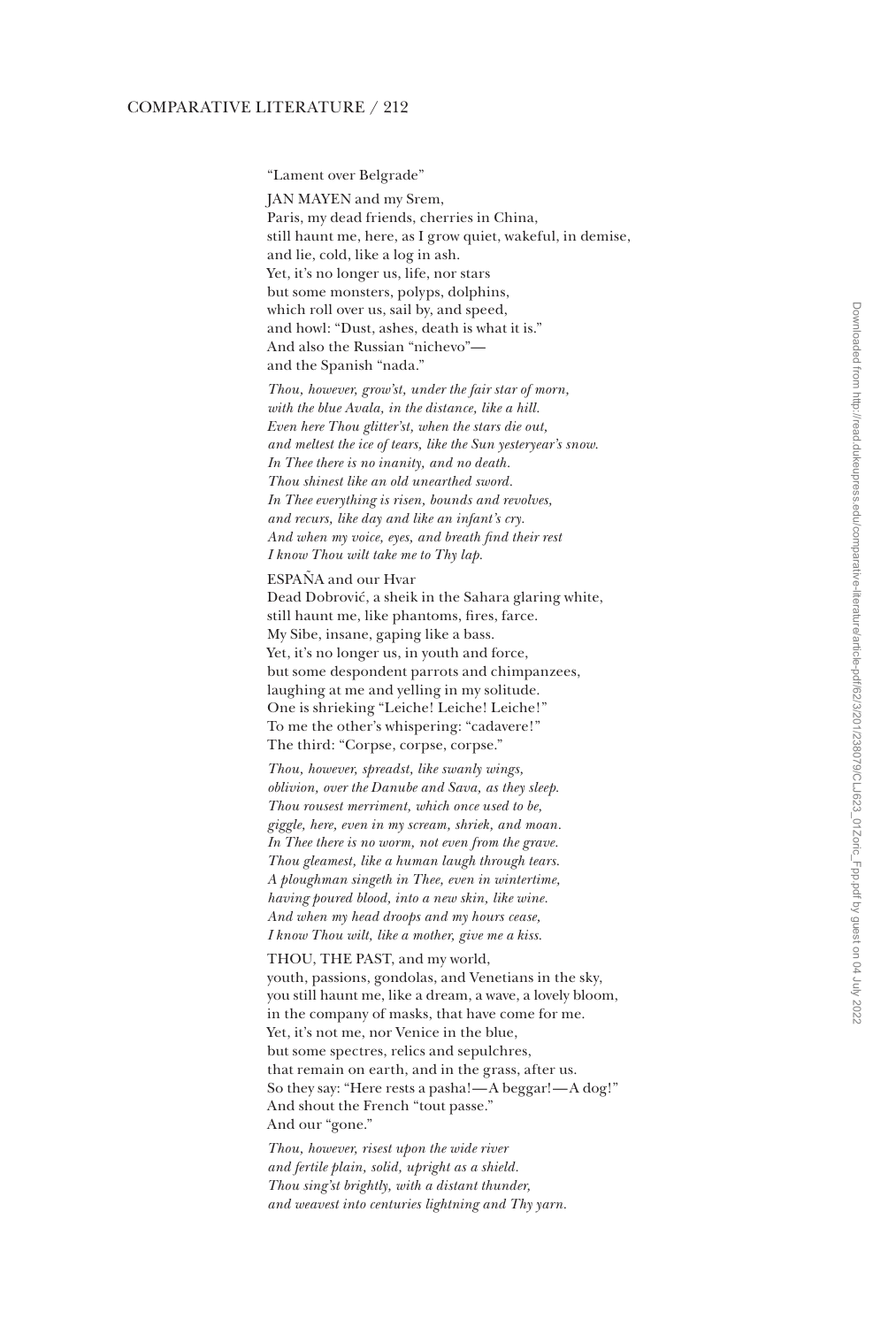### METALINGUAL TROPES IN POETRY OF EXILE / 213

*In Thee there is no human grief of mine. Unbowed and still is Thy gaze, as of an archer. Thou turn'st tears, like rain, into iridal bright, and soothest my breath, like a distant pine. And when the hour cometh, my old heart to appease, Thy black locust will fall, like rain, upon me.*

#### LISBOA and my voyage,

into the world, spires in the air, and on sea foam, still haunt me, whilst my candle quivers as a birch, and this land I carry into dreams, into dreams, into dreams. Yet, it's not women, nor living men, anymore, but some shades, helpless, feeble and distressed, saying they are not beasts, and not debased, and that life had nothing on them to bestow, so they whisper "não, não, não" and our "no, no."

*Thou, however, breathest, in the silence of the night, to the stars, leading the Sun right into Thy dream. Thou listenest to Thy heart's beat, deep down, pounding as a stone against the dark Kalemegdan. For Thee, the pangs of ours are but small ants. The tears we pearled Thou tossest into the dust. But, soon after, bluing above, cometh out Thy dawn, which had taken in my gaze, youthful and jocund. And when my weary heart falls silent, to sleep, the soft pillow in my slumber Thou wilt be.*

FINISTÈRE, and her figure, nuptial kisses, the storm so forceful in its pass, still haunt me, a chance butterfly, poppies, and a spike, as I listen to her pace, so light, from the past. Yet, it's no longer her, with that beaming voice, but some ferocious, black-winged cormorant screams: the ray of every glee sinks into the Ocean. And murmurs the words "tombe" and "sombre." And cries their "ombre, ombre," and our "grave" and "dusk."

*Thou, however, soarst, timelessly, like our swan, from death, and blood, on Thy flight, to the Sun. As my daylight plunges into Thy fluvial abyss, Thou risest, from the morn, bathed in beams. Alone, I will halt, somewhere in the Sahara, thither, whither caravans are just shades, but, as a dead Tuareg's mother crouching by, Thou wilt remain my comfort until I die. When my soul, spear, arm and leg they break, Thee, Thee, I know, they cannot, nay, unmake.* 

HUMAN LIFE, and a greyhound, a dry leaf, seagull, doe, the moon on the open sea, haunt me finally, as a dream, as passing away, in succession, of the actors from our stage. Yet, all that, and I, have never been more than foam, fleeting bits, a whisper in China, murmuring, like the heart, colder and softer, that there remains no Ming, nor yang and yin, no Tao and cherries, no mandarin. No one and nothing.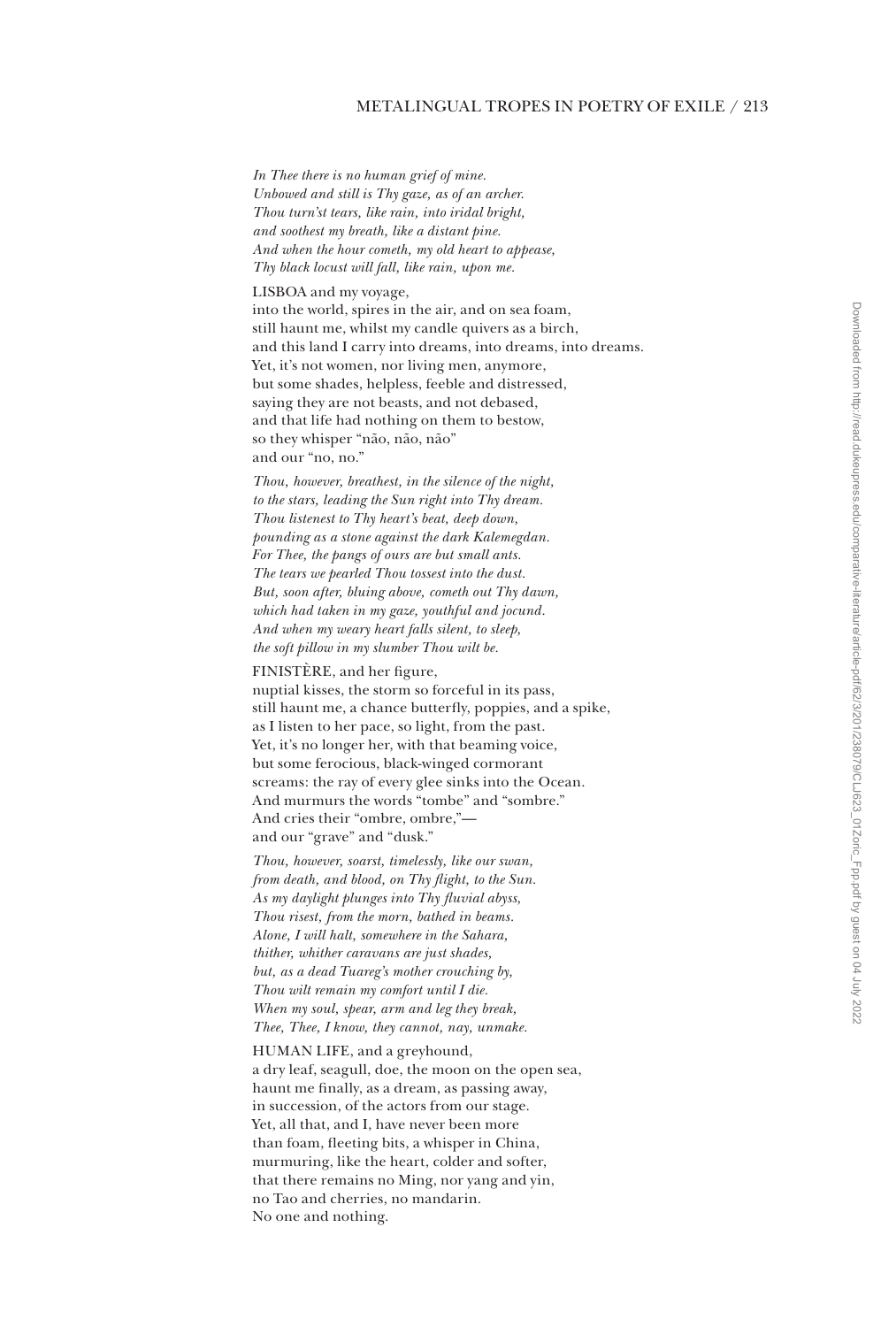*Thou, however, shinest, in that gloomy dream of mine, through our countless tears, eternal, into dusk and grime. Like dew, Thy blood has fallen down on plains, to cool many a moribund gasp, as in the old days. Over again I embrace on Thy precipitous rock Thee, and the Sava, and Thy lazy Danube. The Sun is risen in my dream. Gleam! Rumble! Light! Thy name, like thunder from a clear sky. And when Thy old clock sounds the knell for me, with my last whisper I will be calling Thee.* 

#### Cooden Beach 1956

Despite its focus on exilic disintegration, "Lament over Belgrade" presents us with compositional and grammatical/phonic structures of extraordinary regularity. The poem has twelve stanzas, each containing ten lines, and the graphic layout creates six consecutive stanzaic pairs. In the original text, almost all odd-numbered stanzas have the same rhyme and syllabic pattern: *a(6)-b(14)-a(15)-c(13)-d(15)-b(14)*  $d(14)$ - $e(11)$ - $e(9)$ - $c(5)$ ;<sup>8</sup> even-numbered stanzas also have a rhyme and syllabic pattern that both links them together and differentiates them from the odd-numbered ones: *a(12)-b(13)-a(12)-b(14)-c(11)-d(11)-c(15)-d(12)-e(14)-e(12)*. The linear distribution of syntactic subjects and objects conveys the change from the image of the poet as metonymically attached to the home city (stanzaic pairs 1-2, 3-4, and 5-6) to the image of that city as a metonymical extension of the poet's being after his anticipated death (stanzaic pairs 7-8, 9-10, and 11-12). Furthermore, the differentiation between the anterior and the posterior sections of the poem is also rigorously carried out within the stanzas. Thus, in the odd-numbered stanzas the syntactic cut separating the delusory images of a bygone youth from the monsters of the present is established in the fifth and sixth line with the antithetic form "Samo, to više i nismo mi [ . . . ] nego" (265; Yet, it's no longer us [ . . . ] but). These and other equivalences and oppositions are precisely what Jakobson would highlight, and there can be no doubt that their semantic value can be inferred by the application of his principle of equivalence.9

In addition to these standard rhythmic and grammatical equivalences, there are in "Lament over Belgrade" dramatic code switches that impose their own intratextual boundaries. This alternative subdivision transforms the entire poem into a running commentary on the poet's struggle for the preservation of his linguistic identity in exile. The odd-numbered stanzas introduce random, fragmentary scenes of the exilic life marked by various monstrous creatures that emerge from all sides to shriek disturbing foreign words in a number of languages: Russian, Spanish, German, French, Italian, and Mandarin Chinese. The interlingual counterparts of Poe's ironic raven, these lurid creatures seem to take particular pleasure in transience and negation. The even-numbered stanzas, by contrast, are thematically focused on hospitable, intimate aspects of Belgrade; they present syn-

<sup>8</sup> The only exceptions are the eighth line of the fifth odd-numbered stanza (11 syllables) and the seventh line of the sixth odd-numbered stanza (15 syllables).

<sup>9</sup> For a list of correspondences between odd and even stanzas of "Lament over Belgrade," see Petrov 121–38. Petrov's list, however, does not include the opposition between internal and external stanzas and anterior and posterior stanzas. Indeed, these correspondences have not been explored in any study of the poem.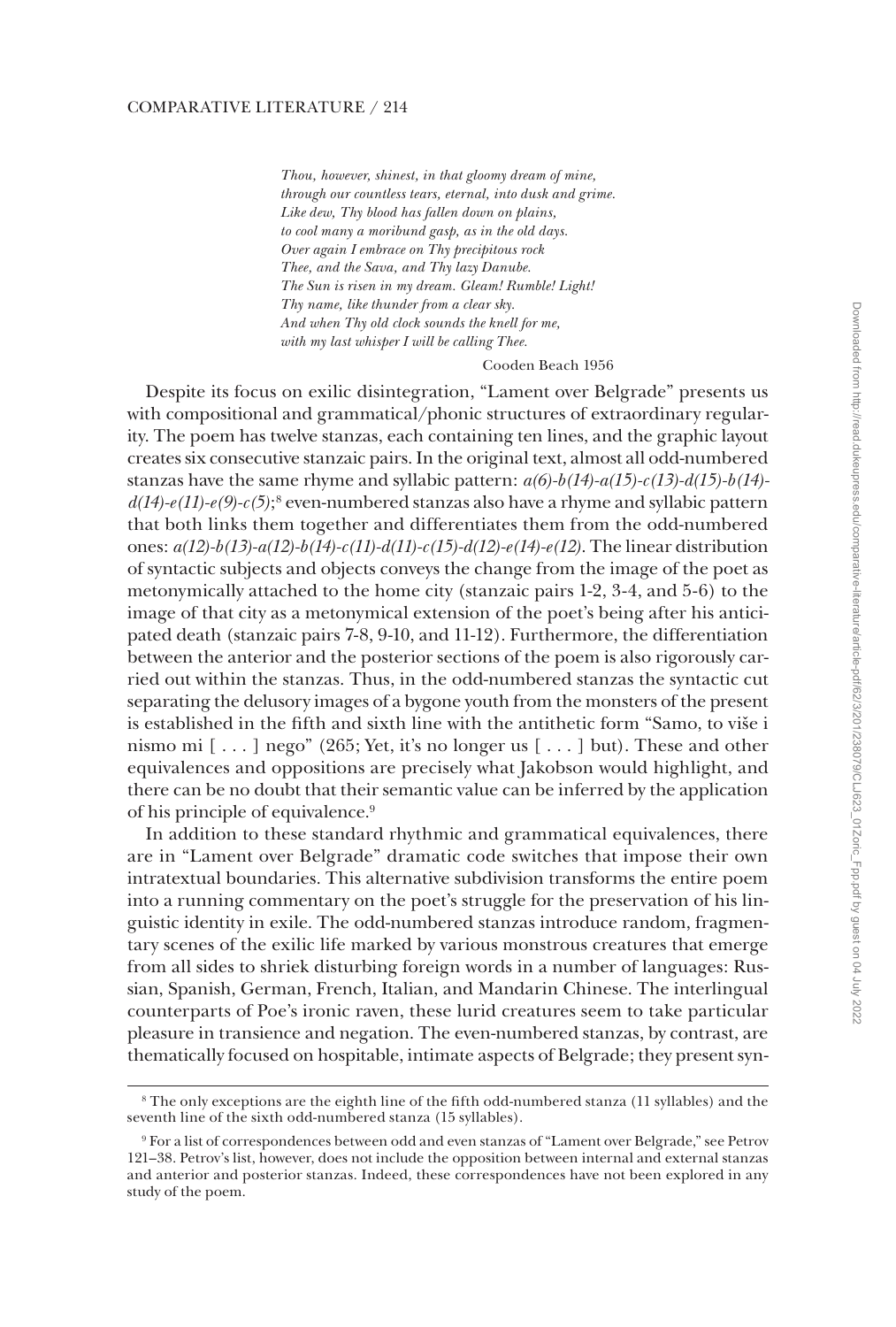tactically integrated, idyllic images that counteract the scenes of desolation in exile. The poem thus proceeds through several cycles in which the exiled poet's helpless, tormented consciousness returns time and again to the safe haven of the language of home. The contrast with the odd-numbered stanzas is especially remarkable if one considers the selection of words that suggest the stately tranquillity of the city. There is no code switching to foreign lexical units, and, apart from a few exceptions, there are no loan-words either. Crnjanski conspicuously tunes his lexical range to Serbian words of ancient Slavonic lineage: "breg" (hill), "orač" (ploughman), "stoleća" (centuries), "štit" (shield), "dažd" (rain), and so on.

Just as there is a clear opposition between the languages present in the text of the poem, so there is also an opposition between present and absent codes. In the Babylonish medley of the poem's odd-numbered stanzas there is a conspicuous lack of English—the official endogenous linguistic code of Crnjanski's place of exile. Extant manuscripts indicate that Crnjanski's verbal performance in England was determined by seclusion and a dearth of genuine communicative situations (Crnjanski, *A Novel*). The result was a "fossilized interlanguage," a formulaic buffer code that enabled basic communication but impeded any affective and poetic appropriation (Hamers and Blanc 225–28; Koljevic´ 76). The absence of English in "Lament" thus suggests a double banishment: because Crnjanski perceives that he has been foreclosed from mastering English for poetic purposes, he in turn exiles this language from his own poem. Still, English does find an oblique way into the poem through a curious calque: the English phrase "Chinese whispers," signifying a game, becomes a mysterious "šapat u Kini" (268; a whisper in China).

Extending Jakobson's principle of equivalence from intralingual to interlingual relations necessarily takes one to a slippery terrain of intuitive interpretations. To be sure, one cannot quarrel with the claim that in interlingual poems, just as in any other poem, one looks for a criterion of compositional coherence and that this is most likely to be found in symmetries and anti-symmetries. But why does it seem so peculiarly out of place to argue that in the fifth stanza the Turkish word "pasha," the French expression "(tout) passe," and the Serbian word "pas" (dog) project the principle of equivalence from the axis of selection onto the axis of combination? Before becoming a part of the actual poetic sequence, these lexical units have not been connected by any abstract systemic framework, and it would be very awkward indeed to argue for pre-existing paradigmatic relations between them solely on the grounds of paronomasia. In other words, there is no link between these words prior to the one created by syntagmatic disposition. Would it make any more sense to claim that in the seventh stanza the Portuguese "não" and the Serbian "ne," two words occupying the same end position in a line, form a phonic coupling that highlights their semantic equivalence? One cannot help but be struck by how little relevance this statement has despite its methodological consistency: in fact, since both words derive from the same Indo-European root (*ne*) it would be equally pertinent to claim that the difference in their vowels conveys a putative opposition in their way of denial. Otherwise, we would be forced to commit ourselves to positing as paradigms Proto-Indo-European grammatical categories—a highly precarious endeavor since that language has not been entirely reconstructed.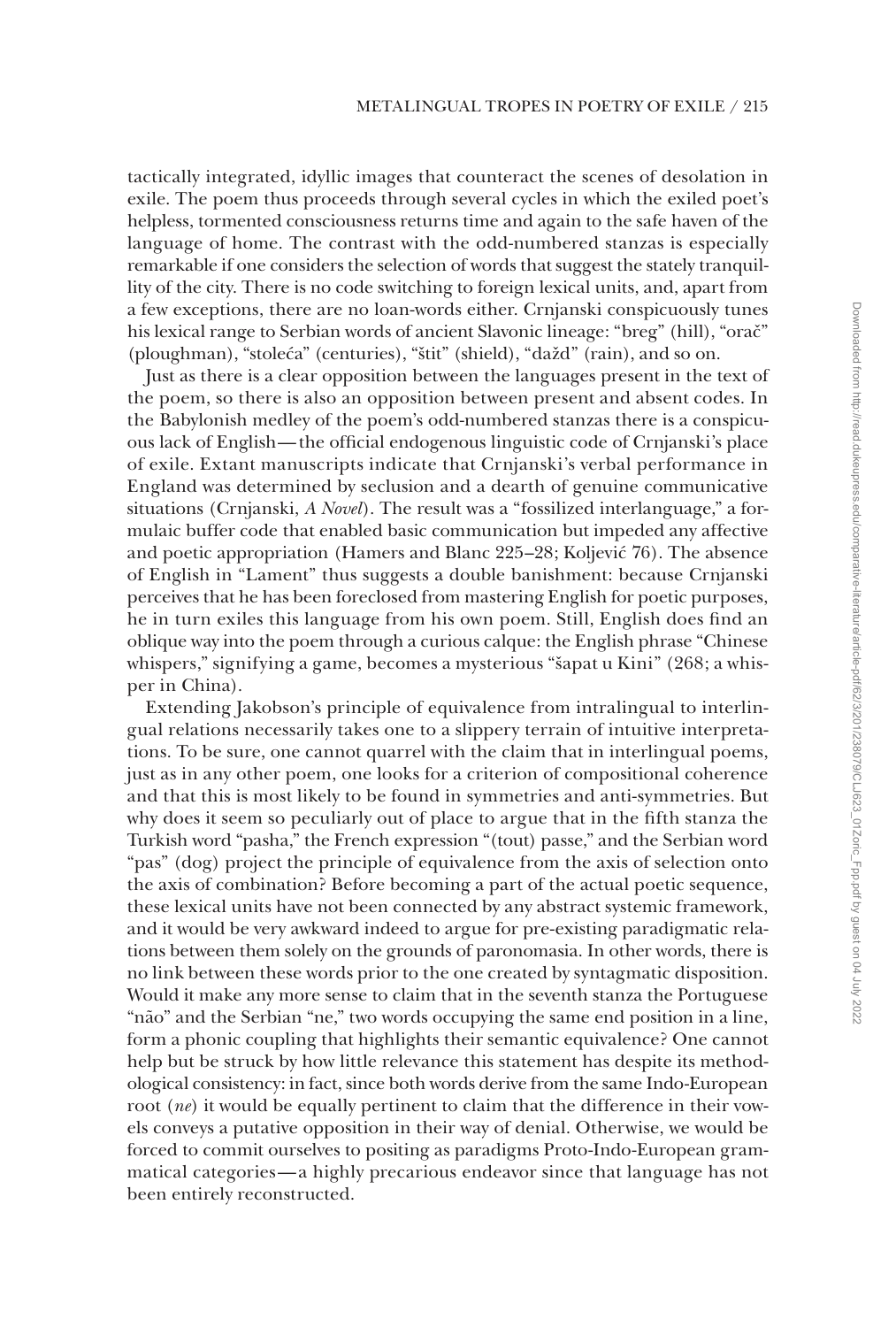Unless we are willing to take these and similar cases as mock illustrations of Jakobson's principle of equivalence—which they are not—we have to work on a different rationale, one that takes into account the metaphoric potential of code switching and then establishes the paradigmatic implications of that metaphoricity. Thus, while in the ninth stanza of "Lament over Belgrade" Crnjanski uses the French words "sombre" (somber) and "ombre" (shadow), it is obvious that these words summon possible auditive substitutes in other languages, such as the Spanish "hombre" (man). Furthermore, the "ombre" is preceded by the possessive pronoun "njino"10 (their) and the Serbian words "grob" (grave) and "mrak" (dark) are "naše" (our). These possessive determinants are not merely grammatical categories induced upon syntagmatic sequence. They indicate a wider paradigmatic trope that juxtaposes languages on an axiological scale. In "Lament over Belgrade" we—whoever "we" may be—belong to the sepulchral void of our language to no less extent than it belongs to us. However, the empty space of this verbal tomb is delineated by the rough surfaces of foreign tongues as they are perceived in exile.

Meanwhile, the gloomy crypt is not the only matrix of interlingual sequences in "Lament over Belgrade." On several occasions, the sinister code switching comes from an elevated point, a promontory or a celestial body, and descends upon the dazed subject. Yet in the first stanza the stars do not resemble the radiating nests that Tsvetaeva so movingly conjures in her poem on Rilke. To the contrary, Crnjanski's stars appear as monstrous polyps and dolphins that sail over the firmament and shriek the words of despair in Serbian as well as in Spanish and Russian. Here, too, the interlingual paradigmatic network produces an ironic point no less uncanny than the one that unites "ombre" and "hombre" in the sepulcher: namely, the Spanish "nada" (nothing) is an auditive equivalent to Serbian "nada" (hope), a homonymy that immediately creates metaphoric synonymy in that the two are seen as equally futile emanations of an exilic heaven.

We may thus argue that in "Lament over Belgrade" both tomb-like nadirs and celestial zeniths fulfill a twofold role. They both contrast the spatial setting for code switching and at the same time appear as poignant metaphors for that verbal strategy. But do these metaphors present similar visions of interlinguality? In order to comprehend the paradigmatic implications of the two polarized images in more detail, we need to compare them with some other metaphors that capture exilic interlinguality in a more explicit way.

# **Capsule, Mountaintop, Nest, and Abyss: Four Metaphors of Interlingual Outsideness**

While it is true that Crnjanski left us no definitive extraliterary pronouncement on linguistic pressures in exile, the relationship between language and geographic dislocation has been observed and evaluated from various pragmatic standpoints by other poets. Although these poets dwell on issues as different as the relative importance and sustainability of the mother tongue and the cultural template of the host community's tongue, in each case languages are considered as paradigms,

<sup>&</sup>lt;sup>10</sup> "Njino" is a dialectal form of "njihovo" that has a distinctly exclusive, distancing undertone.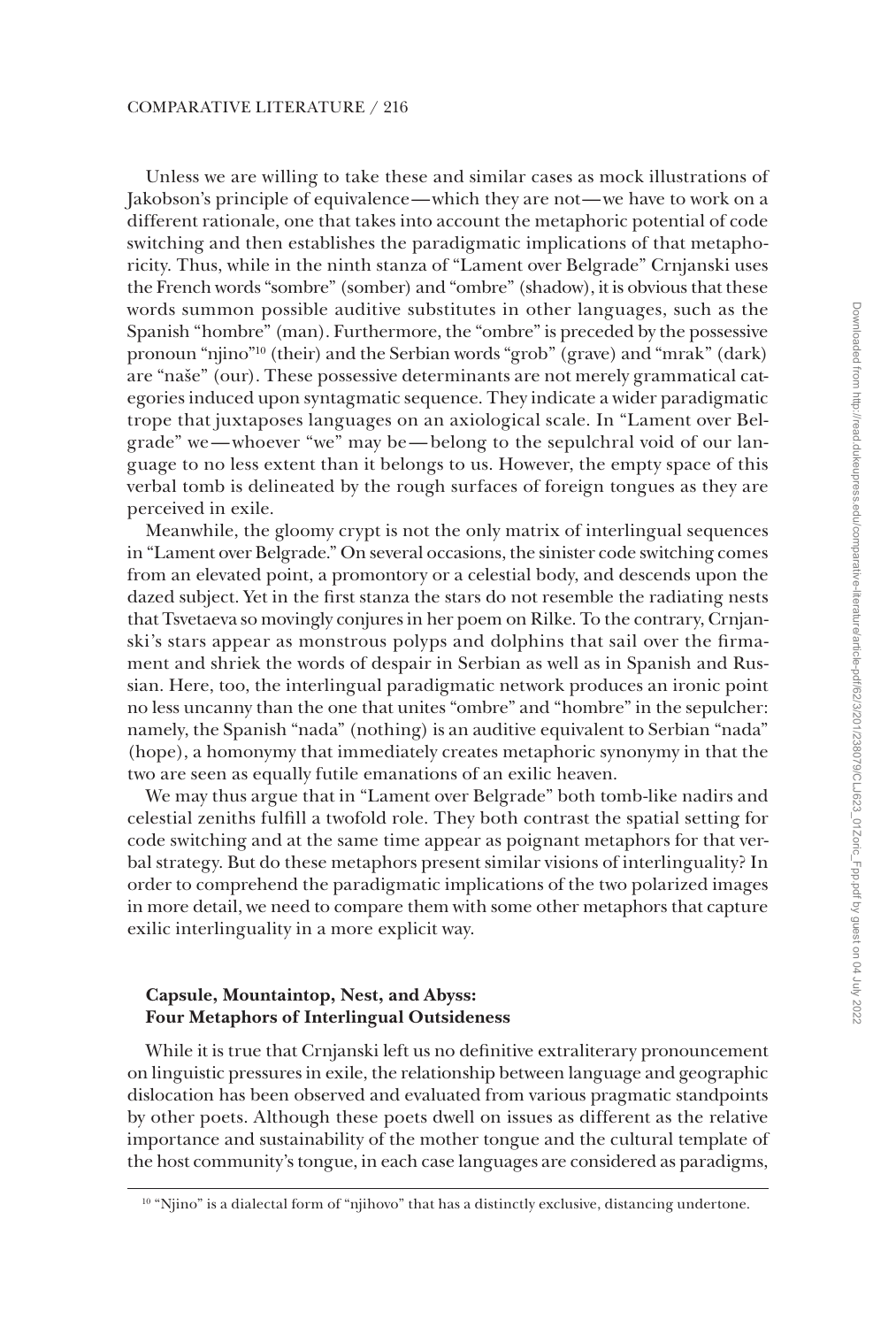and exile becomes, in various visual and auditory guises, a metaphor that assesses the very possibility and value of interlingual mediation. Let us now consider a few elaborate and well-differentiated instances of this metaphoric creation of the paradigmatic axis.

In his address to the audience of the Vienna Conference on literature in exile (1987), Joseph Brodsky argued that the specificity of the position of the writer in exile consists in his capacity to bracket all corollary and superfluous elements of his cultural identity and focus on that single quality that in his view constitutes the stuff of literature—the native language: "For one in our profession the condition we call exile is, first of all, a linguistic event: he is thrust from, he retreats into his mother tongue. From being his, so to speak, sword, it turns into his shield, into his capsule. What started as a private, intimate affair with the language in exile becomes fate—even before it becomes an obsession or a duty" (Brodsky 32). This well-known parable need not strike one as typical of Brodsky,<sup>11</sup> but it is highly representative of a peculiar centripetal tendency that incites many displaced writers, including Crnjanski, to ascribe a supraindividual value to their exile. Indeed, Brodsky's capsule retains some of the cryptic quality of Crnjanski's tomb but with a more optimistic, ascendant spin. Before exile, the mother tongue is a depository for the poet's private idiom; in exile, the poet as a whole is assigned to that mother tongue. Its uteral shape shields him by encapsulating him, and it also enables his creativity to go through a period of gestation. The wider implications of Brodsky's capsule metaphor can only be apprehended if it is considered within the theoretical and historical context of a long-running quarrel concerning the relationship between a culture and its language. The Romantic philosophers of language, especially Herder, argued that language is a quintessential vehicle of the national spirit (*Volksgeist*), a privileged symbolic system that epitomizes everything for which its respective culture stands (147–54; see Bauman and Briggs 163–96). A corollary ideologem claimed that this spirit of culture is not embodied to an equal degree in all utterances pronounced within a language community. It is literary artefacts, especially the genres of poetry, that stand out among other arts as being entirely verbal and, for that reason, capable of encapsulating *via* language the specific ethos of a nation. By the same token, Brodsky's exilic capsule provides the writer, and more specifically the poet, with an unparalleled opportunity to bring this inherent potential to fruition.

There is, however, another metaphoric construal of exilic interlinguality that, contrary to linguistic essentialism, stresses the cognitive and aesthetic advantages of language contact, however forcefully it may occur. Exile provides the writer with what Christine Brook-Rose aptly defines as "*the distance needed* for the transcending of regional/national themes into those of the human condition anywhere" (15, my emphasis). Ironically, it is again Brodsky who proposes that a writer's linguistic consciousness in exile

<sup>&</sup>lt;sup>11</sup> For instance, in his poem "Колыбельная Трескового Мыса" ("Lullaby of Cape Cod" [1975]) Brodsky declares that "Перемена империи связана с гулом слов / с выделеньем слюны в результате речи" (Перемена 284; "The change of Empires is intimately tied / to the hum of words, the soft, fricative spray / of spittle in the act of speech," *A Part of Speech* 110; translated by Anthony Hecht) and in "Строфы" ("Strophes" [1978]) that "Знаешь, все, кто далече, / по ком голосит тоска— / жертвы законов речи, / запятых, языка" (Перемена 318; "You know, dear, all whom anguish / pleads for, those out of reach, / are prey of the laws of language— / periods, commas, speech," *A Part of Speech* 140; translated by David McDuff with the author).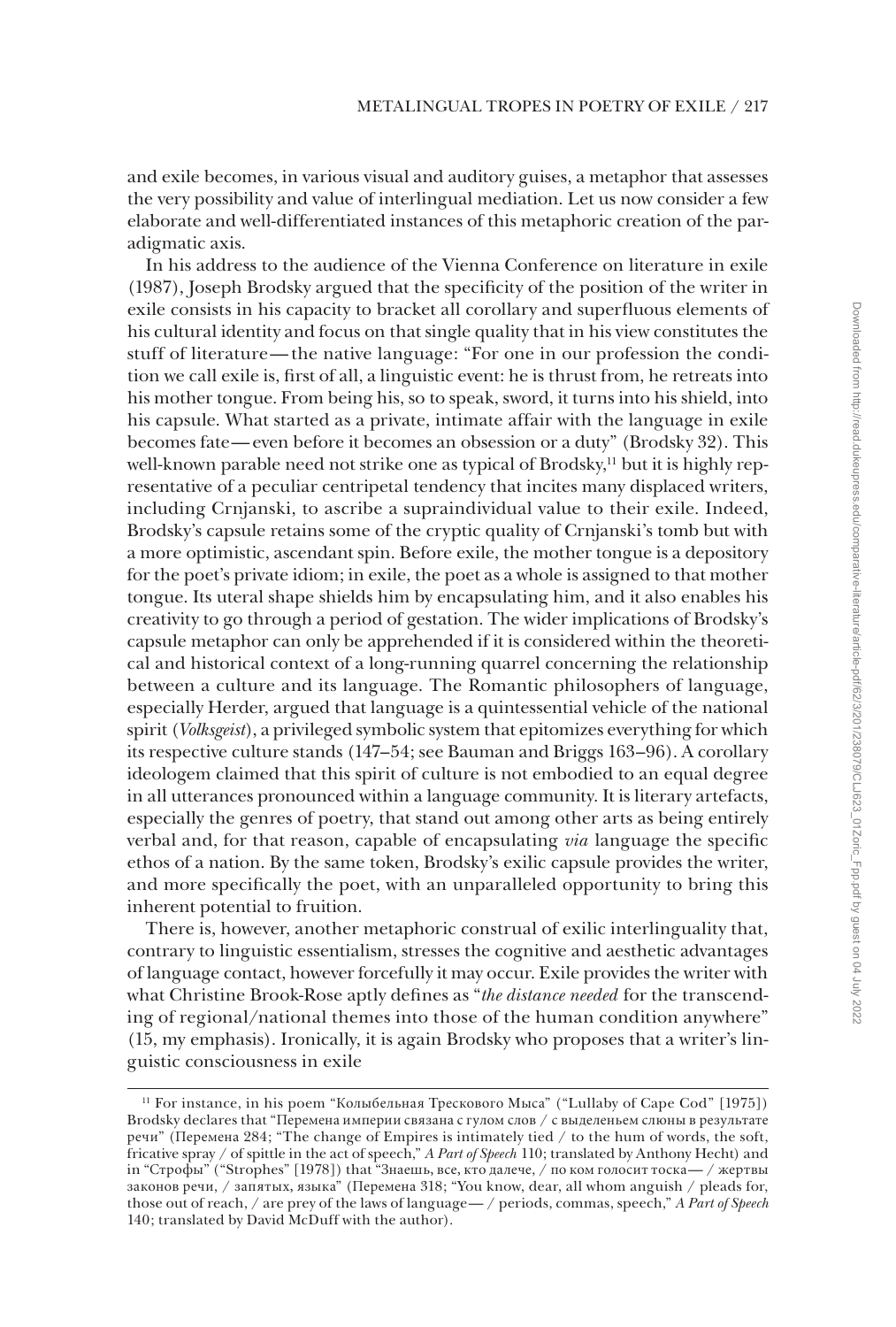is, if you like, a remarkable situation psychically, because you're sitting on top of a mountain and looking down both slopes. I don't know if that's so or not in my case, but at least when I do something, my vantage is good. . . . It's always your own spot, right? But still, you see both slopes and this is an absolutely special sensation. Were a miracle to occur and I were to return to Russia permanently, I would be extremely nervous at not having the option of using more than one language. (Volkov 185–86)

For one thing, Brodsky's mountaineering metaphor provides a remarkable contrast to the imagery of "Lament." The even-numbered stanzas of Crnjanski's poem abound in various natural promontories and hills that form the landscape of Belgrade, but these elevations are never climbed: their shapes are admired from below, and so from only one side. Brodsky, however, insists on an elevated vantage point that brings with it two possible perspectives. His second metaphor thus presents an excellent illustration of a complementary strand of the Romantic philosophy of language, one that emphasizes, with Humboldt, that acquiring another language means acquiring another world for one's mind and, indeed, another mind itself (von Humboldt 167). In this view, because each language imposes a specific conceptual grid upon reality, examining as many such grids as possible enables one to get as close as one can to a comprehensive cognizance of that reality.

Still, there is also semiotic consistency in Brodsky's competing metaphors: the capsule and the mountaintop substitute the political arbitrariness of the horizontal movement in exile for the axiological certitude of the vertical ascent. The two metaphors, opposed though they are, share one implicit assumption: that the perception of the primary and adoptive language is thoroughly segregated on a number of levels of the paradigmatic axis. First, they are differentiated spatially in that both the capsule and the opposing slopes stand for the post-Babel distribution of tongues along seemingly arbitrary geographic lines. Second, they are also separated psychologically, since the writer is supposed mentally to be able to distinguish between two linguistic codes, each of which refers to its own conceptual network. Third, the languages are divorced aesthetically, in that each one commands its own static values.

However, such a segregative model, in its two versions, is not the only trope that has been articulated to represent the condition and processes of the writer's linguistic consciousness in exile. As we have already seen, Tsvetaeva created metalingual effect through the metaphor of the nest, the elevated place laboriously built from many branches taken from different trees. When in his memoir *Speak, Memory* Nabokov recollects how his father, a passionate cyclist, used to "take one's 'bike by the horns' (*bïka za roga*)," he creates a supreme interlingual pun based on the scriptural homology and phonetic similitude of the English word "bike" and the Russian word "бык" (bull or ox) (Nabokov 33). Since in Russian taking the bull by the horns implies someone taking control over a situation, Nabokov consciously mistranslates *бык* as "bike" and has his authoritative father taking the bike by its metaphorical horns (the handlebars). This is a supreme example of what can be called the "nesting" strategy. Just as in Picasso's *Tête de taureau* (1942) the animal's head is conjured by a metal bike-seat and its horns by the handlebars, so Nabokov uses an interlingual transfer to convey a point that would not be accessible without such interaction. Like the capsule, the interlingual nest is an insulated place of incubation for a fledgling; like the mountaintop, it is an elevated point that gives a panoramic view. Unlike both the capsule and the mountaintop,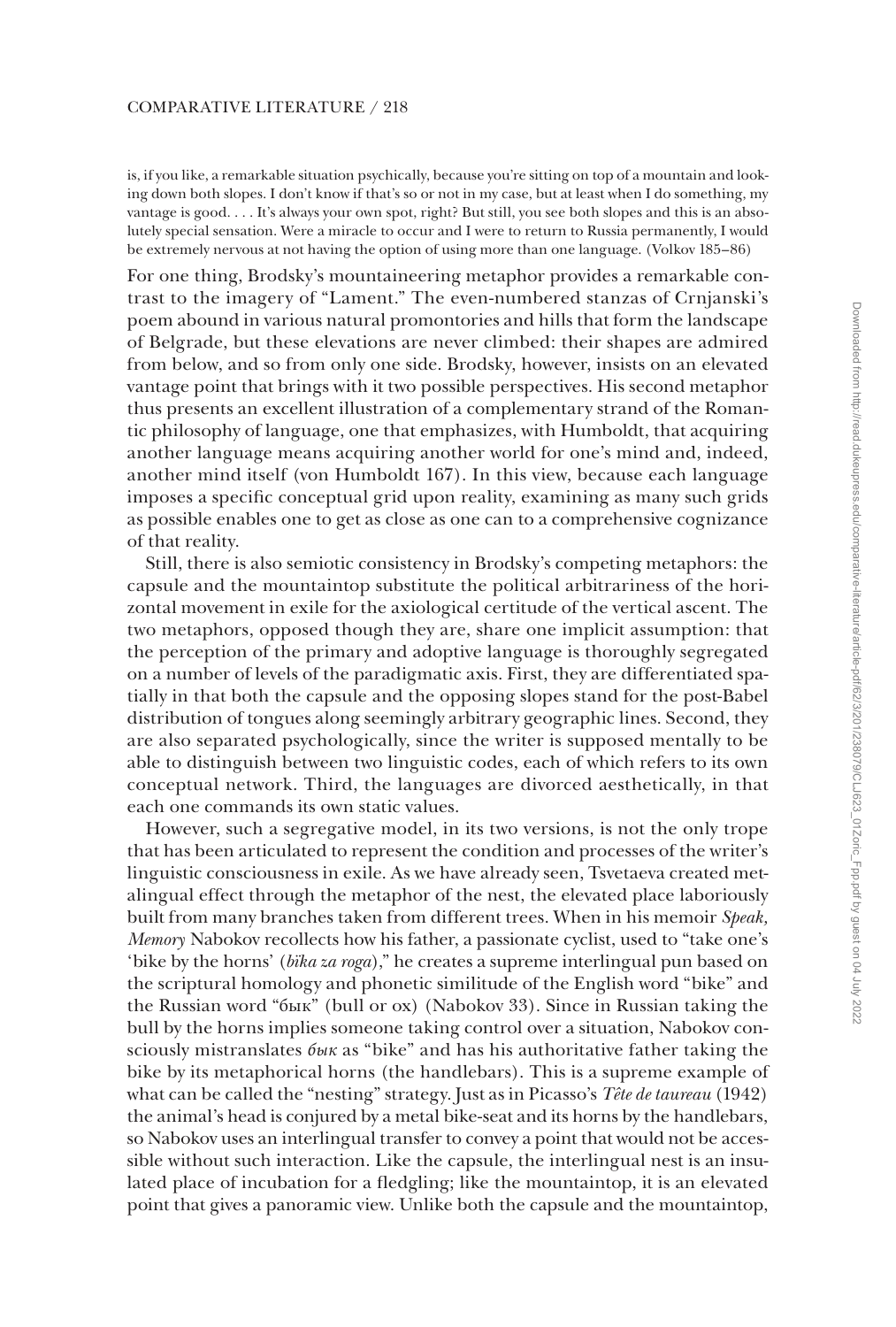however, the nest does not keep languages separate one from the other; rather, it brings them together in a stereoscopic view made possible by the nest's composite construction.

Other poets in exile have adhered to an interactive rather than segregative view but have evaluated that interaction in a negative way. For them, the authorial subject is not a controlling center of discourse formation: exile affects one's linguistic faculty in all its formative aspects and pragmatic functions, including the poetic one. In his *Tristia* (III.xiv.43–50) Ovid formulates a memorable autobiographic account of this process in what is the earliest case of a writer presenting a running commentary on his own poetic demise in exile:

Saepe aliquod quaero verbum nomenque locumque, nec quisquam est a quo certior esse queam. Dicere saepe aliquid conanti—turpe fateri! verba mihi desunt dedidicique loqui. Threïcio Scythicoque fere circumsonor ore, et videor Geticis scribere posse modis. Crede mihi, timeo ne Sintia mixta Latinis inque meis scriptis Pontica verba legas. (Ovid, 154, 156; cf. *Tristia* V.vii.51–64)

Often I am at a loss for a word, a name, a place, and there is none who can inform me. Oft when I attempt some utterance— shameful confession!—words fail me: I have unlearned my power of speech. Thracian and Scythian tongues chatter on almost every side, and I think I could write in Getic measure. (155, 157)

This description is strikingly similar to the monster-words of Crnjanski's oddnumbered stanzas and contains a hint of a rather elaborate model of the irreversible breakdown of native idiom. The stages of this breakdown are interconnected, for it is impossible to distinguish between the disturbance caused by Ovid's lack of verbal communication in Latin and the one caused by his contact with vernaculars spoken in Tomis on the Black Sea, his designated place of exile. First, the loss of verbal memory that arises from the isolation in exile is paralleled by a veritable auditory invasion of foreign words that progressively take possession of the poet's lexical store. Second, through the same auditory channel, the rhythmic regularities of the foreign syntax penetrate and take control over the poet's power of versification.

More recent descriptions of verbal disorientation in exile are often remarkably consistent with the image of linguistic death presented by the Roman poet. In her memoir *Lost in Translation*, Eva Hoffman recollects her experience of the loss of the precious capacity verbally to apprehend the world in a manner both distinctly her own and distinctly poetic:

Polish, in a short time, has atrophied, shriveled from sheer uselessness. Its words don't apply to my new experiences; they're not coeval with any of the objects, or faces, or the very air I breathe in the daytime. In English, words have not penetrated to those layers of my psyche from which a private conversation could proceed. . . . I'm not filled with language anymore, and I have only a memory of fullness to anguish me with the knowledge that, in this dark and empty state, I don't really exist. (107–08)

Hoffman provides Ovid's insight with a linguistic rationale: the loss of verbal memory can be explained by a disconnection between signified (exilic experience) and signifier (the Latin or the Polish language). As with Ovid, the vigorous, sparkling words of a foreign language act upon the mind, "penetrating" into a vacuous entity. But, in contrast to Ovid's account, it is precisely the incompleteness of this penetration that initiates in Hoffman the fear that the resulting linguistic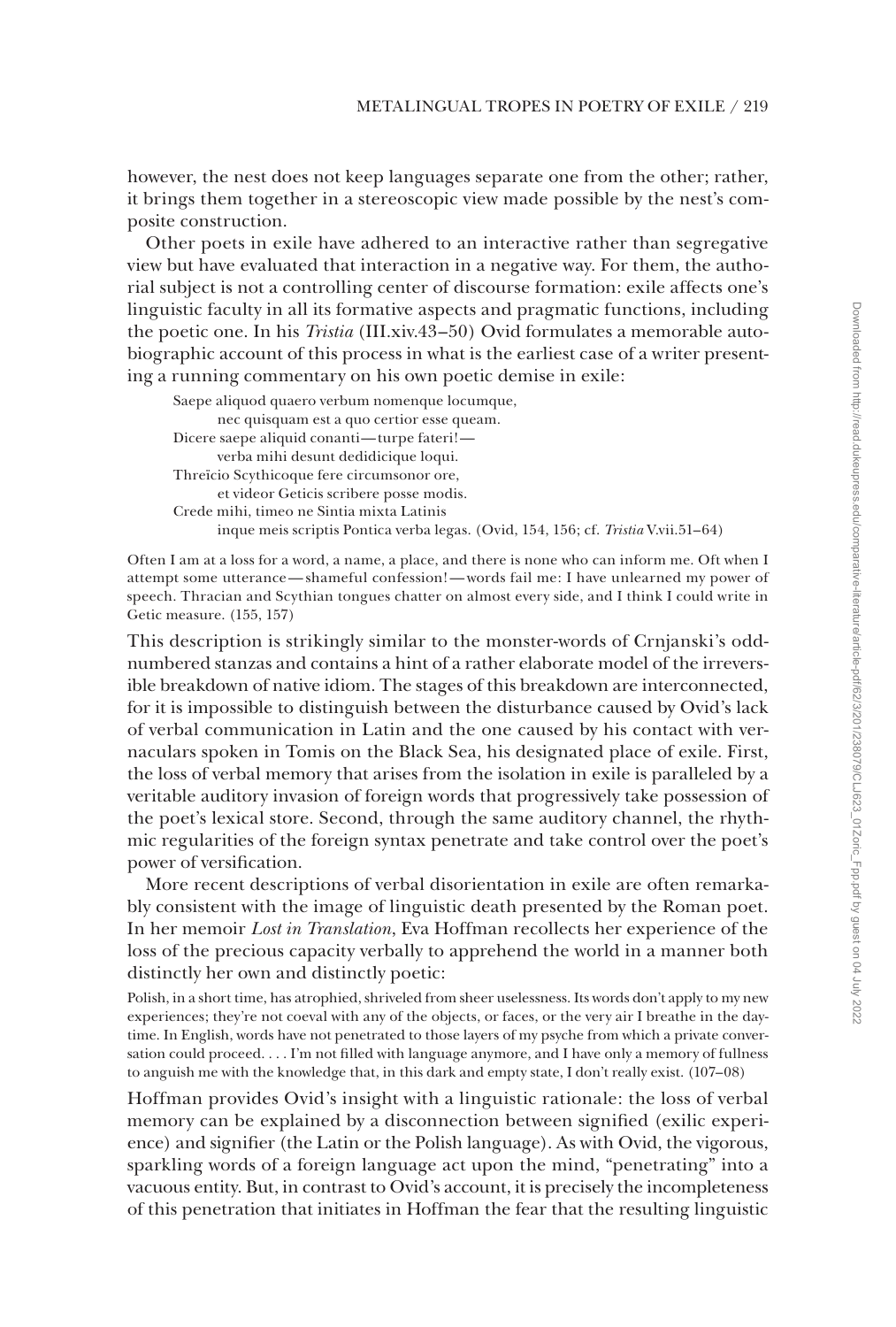vacuum will bring the end of her spiritual life, the end of her world. In a way that contrasts completely with the upward movement of Brodsky's space capsule, the loss of an inner language of "private conversation" is compared to "some black hole" (108) that is completely unlike the "fathomless abyss" over which Humboldt's vision of the sovereign mind "hovers" and "from which . . . it can always create the more, the more it has been already been replenished from that source" (146–47). Instead of levitation over the abyss of language, Hoffman suggests that exile brings a fall into something akin to the "tomb" and "dusk" so compellingly represented by Crnjanski's black cormorant.

The overarching compatibility of the images developed by Tsvetaeva, Ovid, and Hoffman makes the temporal and generic distance that separates their texts lose its differentiating force. It is this analogy that suggests the possibility of a conception of exilic interlinguality not envisaged by Brodsky. In physics, interferences are defined as the conjunction of two or more waves at a single point of an axial system whereby these waves either strengthen or cancel each other. Analogously, in Tsvetaeva and Nabokov languages add to one another through a series of complex interactions between different language codes, thereby enhancing our intellectual grasp of the world. By contrast, in the metaphors suggested by Ovid and Hoffman, the languages subtract from one another. The author in exile is not a sovereign consciousness that contemplates immutable linguistic essences and draws freely from them to build his/her poetic universe. On the contrary, he/she emerges as a derivative instance in which a vacuum asserts its presence surreptitiously, through disturbing first the affective and then the creative part of the self.

Furthermore, while these poets in exile consider their interlingual experience in terms either of the segregation or the interference of codes, they use different visual templates to conjure up these two types of relations. In Brodsky's capsule and Hoffman's abyss, on the one hand, interlinguality is grasped as an enclosed space in which the poet surrenders to the exotopic situation and is determined by it. Enveloped by a protective shell of "native" language or thrown into a black hole, the poet remains in a self-reflexive mode: interlinguality prompts him/her to reassess goals and the sustainability of a poetic vocation in exile. The metaphors of the mountaintop and the nest, on the other hand, rely on open vistas rather than enclosures. Interlinguality is seen not as a peculiar condition but as an opportune vantage point from which to observe reality and achieve insights that could not be attained in a monolingual environment.

A Jakobsonian critic would likely be tempted to represent the exiled poets' paradigmatic construals of interlingual experience in a table:

| relation       | segregative     | interferential |
|----------------|-----------------|----------------|
| exotopic       |                 |                |
| template       |                 |                |
| enclosed space | capsule         | abyss          |
| vantage point  | mountain slopes | nest           |

Yet this would be a mistake: just as particular languages are not connected by a super-language, so their metaphoric correlates do not form a self-regulating system. For one thing, the four metaphors are not pre-textual archetypes but retroactive projections of archetypes based on the poets' actual interlingual experience. Instead of informing interlingual sequence, each of these tropes is formed post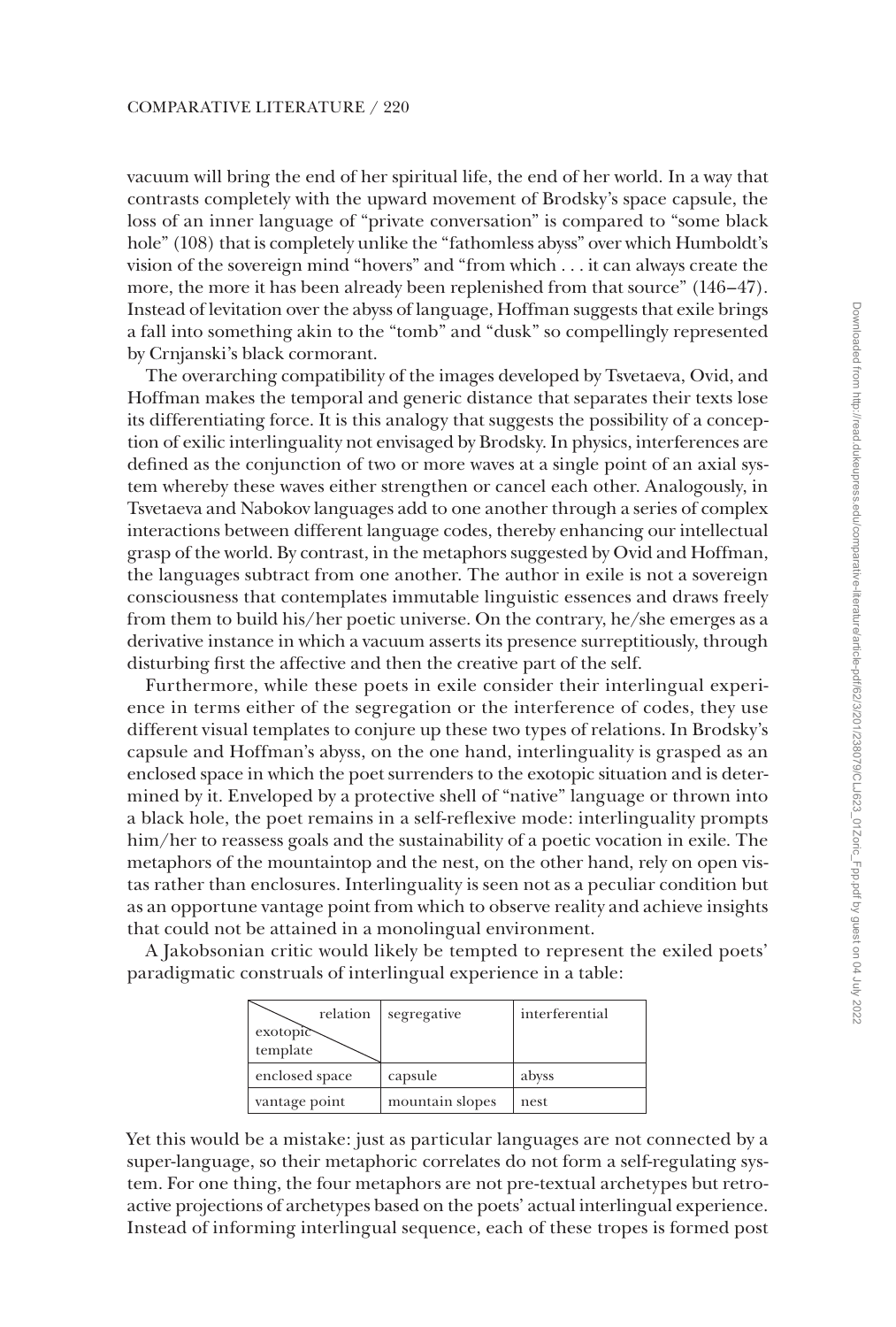factum—by the poet's interlingual performance and attitude toward it. All of them frame spaces defined by outsideness, but the images used to conjure up such spaces are entirely different in semantic bearing. In the case of the capsule, the external is a place of isolation and concentration; in the metaphor of the mountaintop, it is a commanding position in which different codes unlock different aspects of the world; in the metaphor of the nest, it is a place of a harmonious synthesis; in the metaphor of the abyss, it becomes a place that is defined by conflict and the risk of annihilation.

However, it is important to note that semiotic mappings of an imagined metalanguage in the four authors testify to another aspect of their creativity. Namely, while creating exotopic spaces on the internal boundaries of interlingual poems, the four metaphors also bear the imprint of exile as an event that sets the scene for the interlingual experience. It is hardly surprising, for, after all, they represent the response of verbal imagination to one of the most severe human situations. The metaphors we use are not impervious monadic wholes, and the paradigmatic relations based on them cannot but be imbued with social and political values.

# **Exilic Eschatology: Metaphors as a Metalanguage of Code-Switching Poetry**

How, then, do these metalingual metaphors relate to the code-switching sections of Crnjanski's "Lament over Belgrade"? Let us recall: Jakobson begins with the assumption that paradigmatic relations are locked in a monolingual system when he considers their distributional arrangement in poetic texts. In interlingual poetry, however, there are no pre-existing paradigmatic relations among the languages that constitute the sequence. The only way to process any such equivalences is to begin with their distributional arrangement in the text and then determine their paradigmatic implications. This inversion of Jakobson's model is all the more important in that it also applies to the metaphoric nature of such equivalences. Since there are no ready-made templates to generate poetic metaphors, it is only when we identify them in an actual poetic sequence that we can explore their semiotic implications. As the last section of the article will show, Crnjanski's interlingual code switching in "Lament over Belgrade" elicits tropes that converge towards some of the four exotopic metaphors. This convergence is not simply an effect of our interpretative procedures; it is also a function of the author's verbal performance and desire within an interlingual environment.

To begin with, in most of the odd-numbered stanzas of the poem there is a specific image employed to represent the abyss and vacuity. While the former is conjured by visions of empty and threatening holes, the latter is suggested by images that create outlandish catachreses and hiatuses. Thus, in the third stanza the hole is configured by the fishlike mouth of his late friend Sibe Miličić: "Moj Sibe poludeli, zinuo kao peš" (266; My Sibe, insane, gaping like a bass); in the penultimate stanza it is revealed in the peremptory emptiness that absorbs both yin and yang (268). The hole becomes a grave in the fifth stanza with the epitaph "Tu leži paša!" (266; Here rests a pasha!), and in the ninth stanza it appears as the Ocean where "zrak svake srec´e tone" (268; the ray of every glee sinks) and the dark "tombe" / "grob" (grave). The first stanza brings a peculiar catachresis— "nego neka čudovišta, polipi, delfini / što se tumbaju preko nas i plove, i jezde"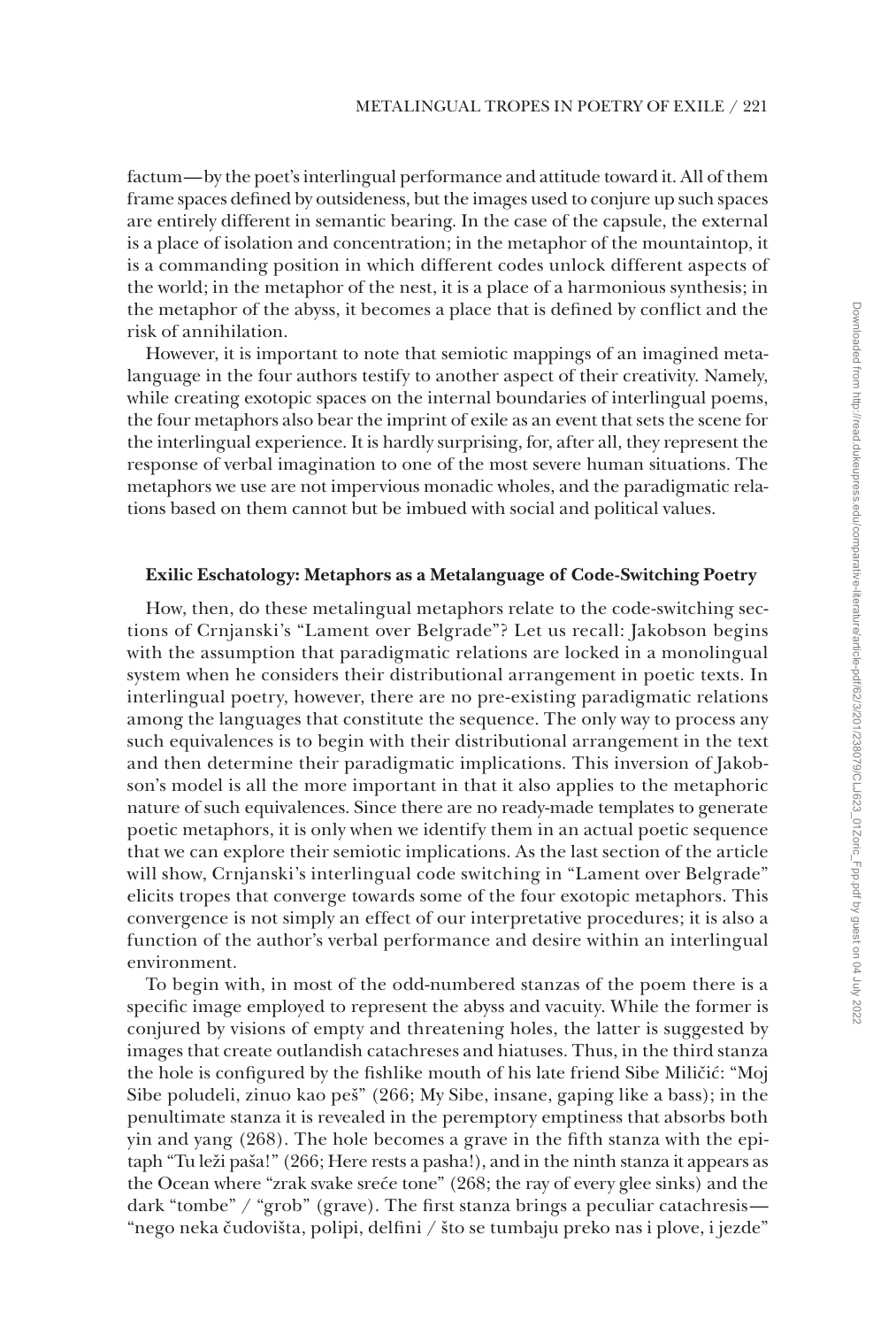(265; but some monsters, polyps, dolphins, / which roll over us, sail by and speed) in which the monsters tumble, sail, and glide over an unidentified and utterly void "us." The seventh stanza brings an equally incongruous image: "kule u vazduhu i na morskoj peni" (267; spires in the air and on sea-foam). What we can deduce from all these examples is that both abyss and vacuum appear in two main forms. On the one hand, they are exotopic spaces in the bosom of nature (ocean, grave, towers built on the sea-foam); on the other, they gape in the center of the tormented subject (a dead friend with mouth open like a fish, the monsters tumbling above "us"). As in Hoffman's metaphor, where the subject experiences, inside, a loss of fullness and then falls, outside, into a black hole, so Crnjanski sees abysses all around because he feels his own self as a deep void.

The most terrific aspect of the void is that it is open to the intrusion suggested by the code switching at the end of the odd-numbered stanzas. "Lament over Belgrade" is not only a grotesque vision of monsters that cry out the ominous foreign words: "ничего," "nada," "Leiche," "cadavere," "tout passe," "ombre." It is also an extended metaphor about the foreign words that acquire monstrous shapes as they become a part of the poem's language.<sup>12</sup> Thus, whereas Ovid does not go further than expressing the fear that the Thracian and Scythian tongues will infiltrate his verse, Crnjanski's "Lament" deepens this anxiety as the perceived barbarisms take control of his auditory imagination and step into the actual poem. What for the Roman poet had to remain beyond the pale, in "Lament" becomes the very fabric of the poem. The intrusion of foreign words, accompanied by the images of chasms and by catachreses, produces metaphoric equivalences tied together by the metaphor of the abyss.

The central metaphor of the odd-numbered stanzas is replicated in the tenth stanza, in which the Ocean is replaced by the river flowing beneath the fortress of Belgrade: "Dok meni dan tone u tvoj ponor rečni" (268; As my daylight plunges into Thy fluvial abyss). However, this remains an exceptional case in the relation between the odd- and even-numbered stanzas of the poem: on the whole, the even-numbered stanzas deploy a very different imagery and do so in a compositionally different way as well. Thus, the line I have just quoted is followed by a line in which the city is identified with the rising sun: "Ti se dižeš, iz jutra, sav zracima obasut" (268; Thou risest, from the morn, bathed in beams). In addition to this image of levitation, the fourth and tenth stanzas suggest the security of enfoldment. Both stanzas begin with the stately image of the swan spreading its wings: "Ti, međutim, širiš, kao labud krila, / zaborav" (266; Thou, however, spreadst, like swanly wings / oblivion); and "Ti, međutim, krećeš, ko naš labud večni" (268; Thou, however, soarst, timelessly, like our swan). Both end with the image of the *mater dolorosa* embracing her dead son: "A kad mi klone glava i budu stali sati, / Ti c´eš me, znam, poljubiti kao mati" (266; And when my head droops and my hours cease, / I know Thou wilt, like a mother, give me a kiss); and "ko što uz mrtvog Tuarega čuči mati" (268; as a dead Tuareg's mother crouching by). The imagined spatial enfoldment is reflected in the correspondence of positions (beginning and

<sup>&</sup>lt;sup>12</sup> The archive department of Radio Belgrade preserves a recording of Crnjanski reciting "Lament over Belgrade" in 1975. Although this reading occurred many years after the poem's composition, the poet's perception of exile as interlingual inferno had remained unchanged. At the end of the odd-numbered stanzas Crnjanski modifies his voice to make the foreign words resemble the actual shrieks of animals ("Lament nad Beogradom").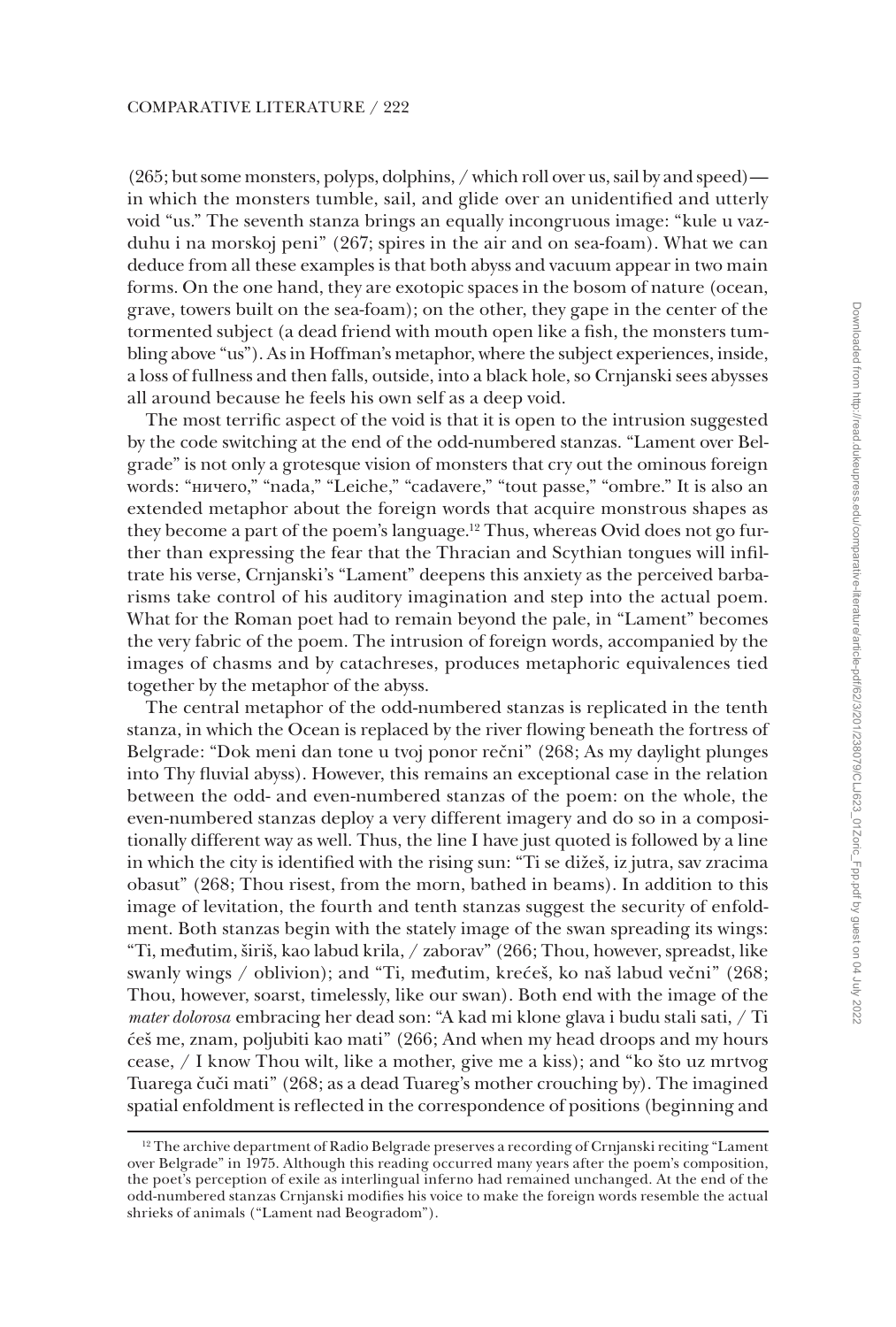end of stanzas, second and penultimate stanzaic pairs). It is also important to note that the sixth stanza begins with a distich in which the city is explicitly compared to a shield, the word Brodsky will use to describe the protective effect of the capsule: "Ti, međutim, stojiš [...] / tvrd, uzdignut kao štit" (267; Thou, however, risest [ . . . ] solid, upright as a shield). In Crnjanski's vision, then, Belgrade is more than a spatial point marking the center of the poet's exilic longing. It is also the visual, symbolic expression of the "native" language that forms the poet in exile and that is formed by him in turn.

Is, however, this cultivated idiom his *mother* tongue or his *personal* tongue? These even-numbered stanzas remind us of Brodsky's capsule image, and they are not free from their own ideological tension. Crnjanski's painstaking rhymes and assonances warn us against any referential fallacy: the monolingual poetic idiom cultivated in segregation is not the tribe's Ur-language but the product of artifice, no less cunningly wrought than its corresponding image of maternal embrace.

"Lament over Belgrade" remains an excellent example of how two tropes of metalingual relations, the interferential abyss and the segregative capsule, emerge from the linear arrangement of words from different languages. Moreover, the poem reveals that these tropes only make sense when considered in their mutual alternation. After exposure to the abysmal visions of the odd-numbered stanzas, in every even-numbered stanza Crnjanski retreats to the capsular space of his mother tongue for protection and the gestation of a monolithic poetic idiom. In these stanzas, the exotopy remains a distant position from which the poet can determine interlingual context and gain aesthetic benefit from his situation. In the odd-numbered stanzas, however, he is in dangerous proximity to language rivalry, in which verbal consciousness is determined by forces external to it.

This interpretation of metalingual tropes in "Lament over Belgrade" still does not of course explain *why* they are arranged in such a way and with such semiotic elements. To be sure, "Lament" does introduce a few nest-like images featuring a mixture of parts suspended at an elevated point in the air. In the sixth stanza Belgrade is seen as a celestial weaver who with lightning interlaces centuries into his yarn and then as a maker of rainbows who transforms tears into bright-colored stripes. Likewise, in the eleventh stanza the desolate exilic landscape is said to contain no yin and yang. We can safely assume that Crnjanski, the editor of an important anthology of Chinese lyric in the early 1920s, knew that this oppositional pair signified, among other contraries, north slope (yin) and south slope (yang). Yet these scattered images, closely akin to the nest and the mountain, are not activated as metaphors of exilic interlinguality. While the yarn and rainbow do not refer to code-switching sequences, because the loanwords *yin* and *yang* are non-existent for the poet their dualism does not bring light to interlinguality or, for that matter, to exile. It seems as if Crnjanski saw only two avenues for verbal consciousness in exile: it either falls back on its preexilic code or risks being erased in an open conflict of codes.

Although light and fire do not figure as semiotic elements in Brodsky's and Hoffman's metaphors, their distribution in "Lament over Belgrade" neatly points to metalingual relations defined by capsule and abyss. In each even stanza, Crnjanski associates Belgrade with one or another luminous form of heaven: like a distant star, the city shines into his slumber, and, like sudden lightning, it illumines his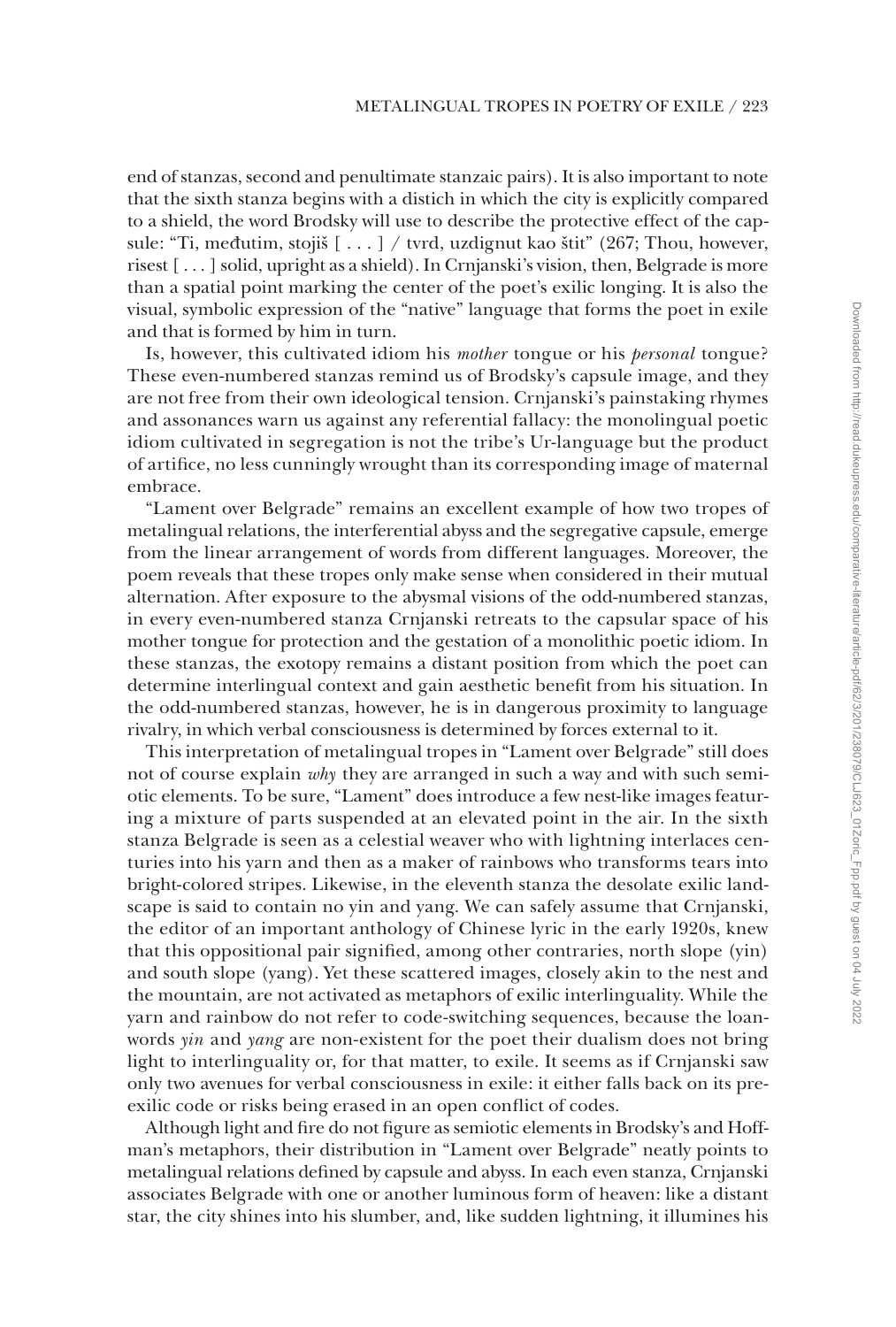landscape. However, Crnjanski's luminosity remains substantially different from Tsvetaeva's radiating nest. "Lament's" light is ignited not through the mutual friction of words from multiple languages but through the crepuscular combustion of a single idiom. It is this capsular idiom that sets on fire other segregated codes while at the same time making them as spurious as carnivalesque effigies, "utvare, vatre, var" (266; phantoms, fires, farce). Yet this capsular idiom is still part of a metalanguage: it communicates a metaphor that connects interlingual sequences into a meaningful, if ambiguous, whole.

What is it that moves Crnjanski's interlingual switches towards an alternation of abyss and capsule rather than towards nest and/or mountaintop? In exile, the poet's primary concern is not to relate to a static linguistic system (there is none at hand), but to bridge the divide between, on the one hand, previously acquired and, on the other hand, developmental features of verbal activity. The ultimate touchstone for the success of this process is the ability to form a sequence—conversational or poetic—from whatever linguistic elements exist in his/her mnemonic store and the dynamics of everyday discourse. As we have already seen, this process may result in the juxtaposition of codes within isolated sequences or in the interaction of codes within a single sequence. Furthermore, these possibilities may be assessed optimistically, as a boost to creativity, or pessimistically, as a demise of poetic speech. "Lament over Belgrade" indicates that Crnjanski's stance was a peculiar mixture of probing approaches and defensive strategies. If he was trying to master the English language and make it a part of his idiom, he was also not ready to relinquish the precarious status of Serbian as the primary and selfreferential code. The failure he soon faced in the first task meant that even more emphasis would be given to the second one. In other words, an incomplete integration of codes was followed by their increased segregation on compositional, syntactic, and metaphoric levels.

What can one positively say about the metalingual interplay of the four metaphors? Or, alternatively, what can one say by using this metalanguage? Not much apart from re-enforcing the postulate that it is elsewhere. The metalingual instance that arises in the interlingual poetry of exile is not an economic and impersonal vehicle of communication or, for that matter, a socially endorsed system of language universals; rather, it is the author's personal mirage of a poetic metalanguage. The textual code switching relies on the trauma of enforced interlinguality to draw individual semiotic templates of exotopy. Since language codes fall into paradigmatic order a posteriori, according to the extent to which the poet succeeds in making them a part of the poetic sequence, the metalanguage can only communicate a record of the individual poet's struggle to do so.

In conclusion, I would like to discuss briefly how the model applied here relates to earlier criticisms of Jakobson's theory of equivalences. For example, Michael Riffaterre has questioned the relevance of equivalences to the aesthetic perception of a poem: "How are we to pass from description to judgment—that is, from a study of the text to a study of its effect upon the reader?" (202)—an argument replicated by Jonathan Culler, who matter-of-factly remarks: "To say that there is a great deal of parallelism and repetition in literary texts is of little interest in itself and of less explanatory value. The crucial question is what effects patterning can have" (71). In both comments, the somewhat awkward word "effect" conceals a highly pertinent question: how is the reader supposed to perceive, discriminate,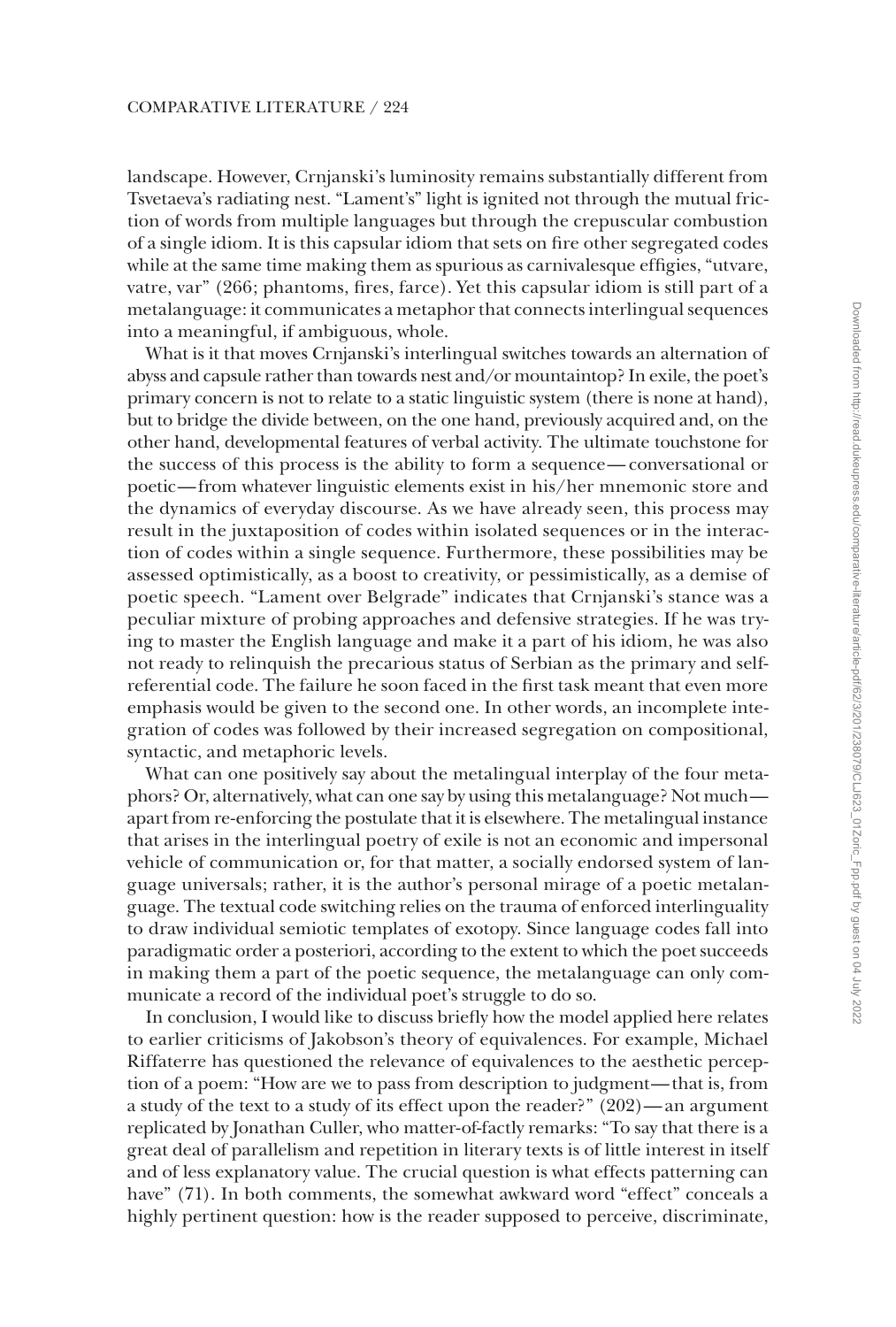and semantically activate grammatical parallelisms? And with the advent of various deconstructive approaches in literary theory—approaches that addressed precisely this pragmatic side of the reading experience—Jakobson's theory was consigned to a marginal position and engaged with scepticism. The interpretative model applied here retrieves some elements of Jakobson's theory while at the same time answering this criticism. To say that in the interlingual poetry of exile the relations between codes are transferred from the syntagmatic axis onto the paradigmatic axis means that at least some paradigms are the effects rather than the driving force of a poetic text. They are not already given in an immutable linguistic system but shaped by a sustained poetic effort in a specific historical situation. In other words, the emergence of metalingual metaphors that transcend and illuminate the code-switching sequences is at the same time a projection of the author's desire for a comprehensive poetic language *and* a reflection of the linguistic duress of his/her exile. These aspects are, furthermore, inseparable: every projection is a reflection. The nowhere of exile projects an imaginary nowhere that emerges especially clearly in some lines by Milosz:

> Kto mnie potępi jeżeli ojczyzny I tu i nigdzie szukałem, Myla˛c dialekty, prowincjonalizmy Z oceanowym chorałem? (*Gdzie słon´ce* 114) Who can blame me for seeking a native land Here or perhaps nowhere, Mixing dialects and provincial idioms With an oceanic choir? (*Collected Poems* 279)

Therefore, this modified version of Jakobson's model does not merely describe the interlingual poems of exile but also tells us something about how they achieve their poetic effect. Moreover, it is precisely interlingual poems of exile such as "Lament over Belgrade" that prompt us critically to re-examine his theory and reclaim some of its tenets to gain insight into the rhetoric tropes that negotiate textual and sociopolitical fields of experience. Thus, "Lament over Belgrade" shows how symmetries and anti-symmetries remain crucial to our activating the semantic potential of such poems not only in poetic but also in metalingual aspects of the text. For if we allow that in code-switching poems the metalingual function can also be the field in which the poetic function asserts itself and that such a metalingual function may work from outside rather than from within particular languages, we open an important pathway: the exploration of the intrinsic pragmatism of paradigms the ways in which they are posited, evaluated, and interpreted in a manner that reflects both our historical position and our innermost desires.

*University of Nottingham*

# **Works Cited**

Aiken, Conrad. "An Anatomy of Melancholy." *T.S. Eliot: The Man and His Work*. Ed. Allen Tate. Harmondsworth: Penguin, 1971. 196–204.

Ascher, Maria Louise. "The Exile as Autobiographer: Nabokov's Homecoming." *Realms of Exile: Nomadism, Diasporas, and Eastern European Voices*. Ed. Domnica Radulescu. Lanham: Lexington Books, 2002. 67–86.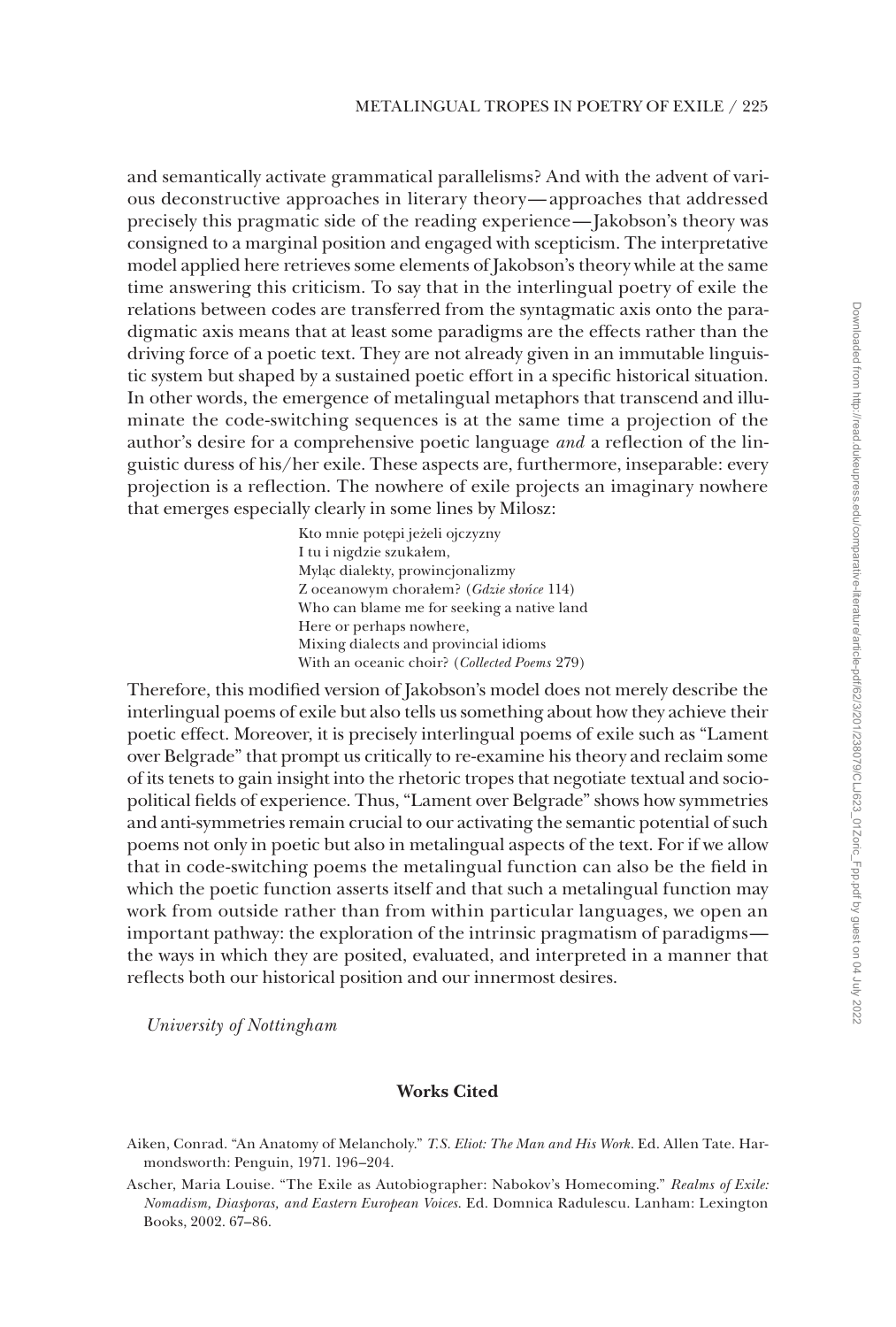Bakhtin, Mikhail. *The Dialogic Imagination*. Trans. Caryl Emerson and Michael Holquist. Austin: U of Texas P, 1981.

———. "Response to a Question from the *Novy Mir* Editorial Staff." *Speech Genres and Other Late Essays*. Austin: U of Texas P, 1986. 1–7.

Bassnett, Susan. *Translation Studies*. New York: Routledge, 1991.

- Bauman, Richard, and Charles L. Briggs. *Voices of Modernity: Language Ideologies and the Politics of Inequality*. Cambridge and New York: Cambridge UP, 2003.
- Benjamin, Walter. "The Task of the Translator." *Selected Writings, vol. 1 (1913–1926)*. Cambridge and London: The Belknap Press of Harvard UP, 1996. 253–63.

Bethea, David. *Joseph Brodsky and the Creation of Exile*. Princeton: Princeton UP, 1994.

Brecht, Bertolt. "Die Auswanderung der Dichter." *Gedichte*. Vol. 5. Frankfurt am Mein: Suhrkamp Verlag, 1964. 14.

Brodsky, Joseph. *On Grief and Reason: Essays*. London: Penguin, 1995.

———. Перемена империи: стихотворения *1960–1996*. Москва: Независимая газета, 2001.

———. *A Part of Speech*. Oxford: Oxford UP, 1987.

Brooke-Rose, Christine. "Exsul." *Exile and Creativity: Signposts, Travelers, Outsiders, Backward Glances*. Ed. Susan Rubin Suleiman. Durham: Duke UP, 1998. 9–24.

Crnjanski, Miloš. "Lament nad Beogradom." Audio recording [1975]. Audio Archive of Radio Belgrade, track no. 3889.

———. "Lament nad Beogradom." *Lirika Itake i komentari*. Beograd: Nolit, 1983. 263–69.

- ———. "Lament over Belgrade." *Serbian Literary Quarterly* 1 (Spring 1988): 33–38.
- ———. *A Novel about London*. Manuscript No. P702/I/П/1б. *Legat Miloša Crnjanskog* (Courtesy of the National Library of Serbia).
- Culler, Jonathan. "Jakobson's Poetic Analyses." *The Structuralist Poetics*. Ithaca: Cornell UP, 1975. 55–74.
- De Saussure, Ferdinand. *Course in General Linguistics*. London: Peter Owen, 1960.
- Eliot, Thomas Stearns. *The Waste Land*. *Selected Poems*. London: Faber and Faber, 1961. 49–74.
- Friedman, Julia. "Blok's 'Gift of Hearing' through Remizov's 'Audible Colours.'" *Slavonic and East European Journal* 47. 3 (2003): 367–92.
- Hamers, Josiane F., and Michel H. A. Blanc. *Bilinguality and Bilingualism*. Cambridge: Cambridge UP, 1989.
- Herder, J.G. *Philosophical Writings*. Cambridge: Cambridge UP, 2002.
- Hoffman, Eva. *Lost in Translation*. London: Vintage, 1998.
- Jakobson, Roman. "Linguistics and Poetics." *Selected Writings*. Vol. 3. The Hague: Mouton, 1981. 18–51.

———. "On Linguistic Aspects of Translation." *Selected Writings*. Vol. 2. The Hague and Paris: Mouton, 1971. 260–66.

———. "О чешском стихе—преимущественно в сопоставлении с русским." *Selected Writings*. Vol. 2. The Hague: Mouton, 1979. 3–130.

———. "Le métalangage d'Aragon." *Selected Writings*. Vol. 3. The Hague: Mouton, 1981. 148–54.

- ———. "Two Aspects of Language and Two Types of Aphasic Disturbances." *Language in Literature*. Cambridge and London: The Belknap Press of Harvard UP, 1987. 95–114.
- ———. "What Is Poetry?" *Selected Writings*. Vol. 3. The Hague: Mouton, 1981. 740–50.
- Joyce, James. *A Portrait of the Artist as a Young Man*. London: Jonathan Cape, 1934.
- Keats, John. "La Belle Dame Sans Merci." *Poetical Works*. Oxford and New York: Oxford UP, 1970. 350–51.
- Kiš, Danilo. "Variations on Central European Themes." *Homo Poeticus: Essays and Interviews*. Manchester: Carcanet, 1996. 95–114.
- Koljevic´, Svetozar. "Linguistic Aspects of the International Theme in *Roman o Londonu*." Ed. D. Norris. *Miloš Crnjanski and Modern Serbian Literature*. Nottingham: Astra Press, 1988. 75–87.